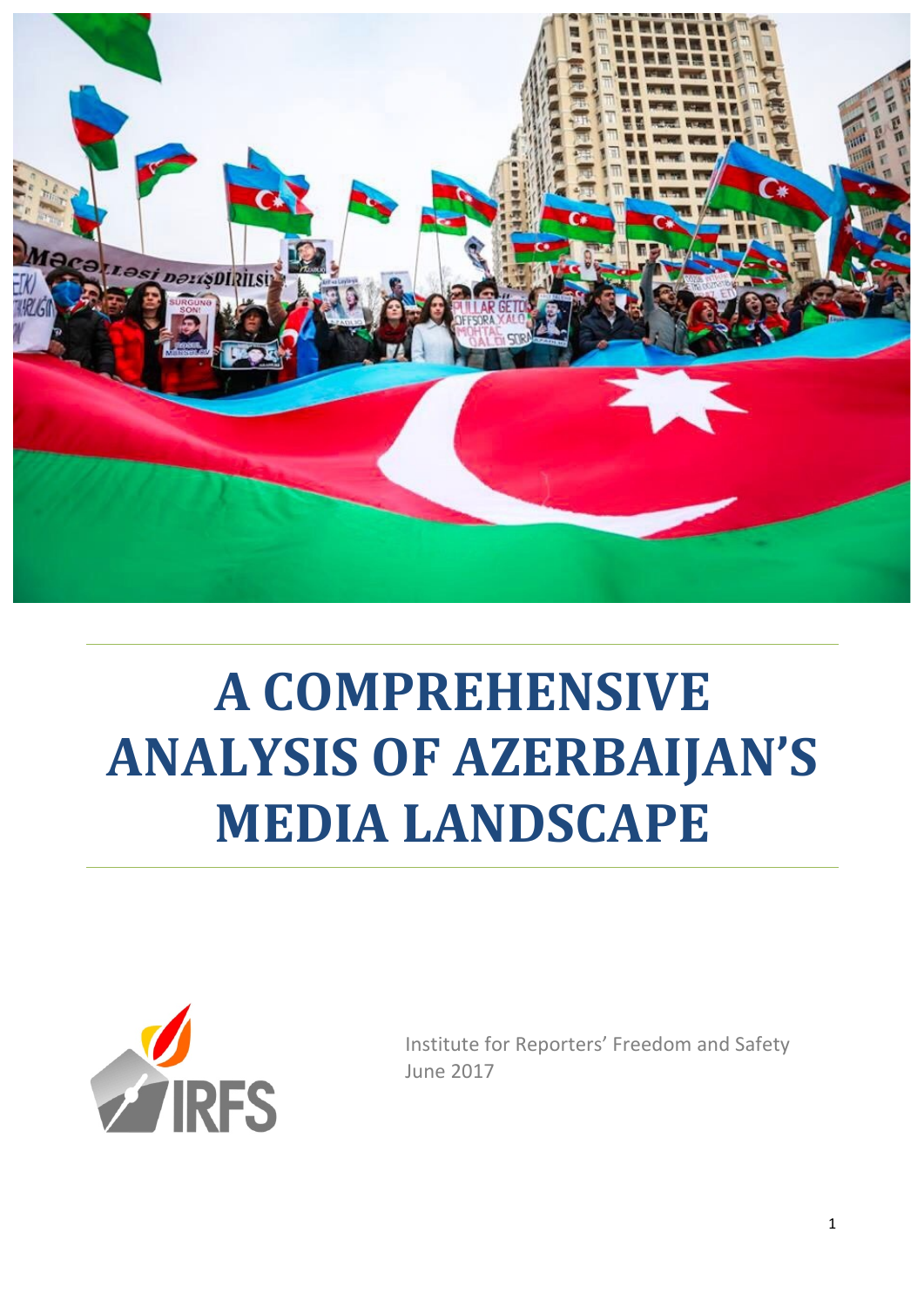# Contents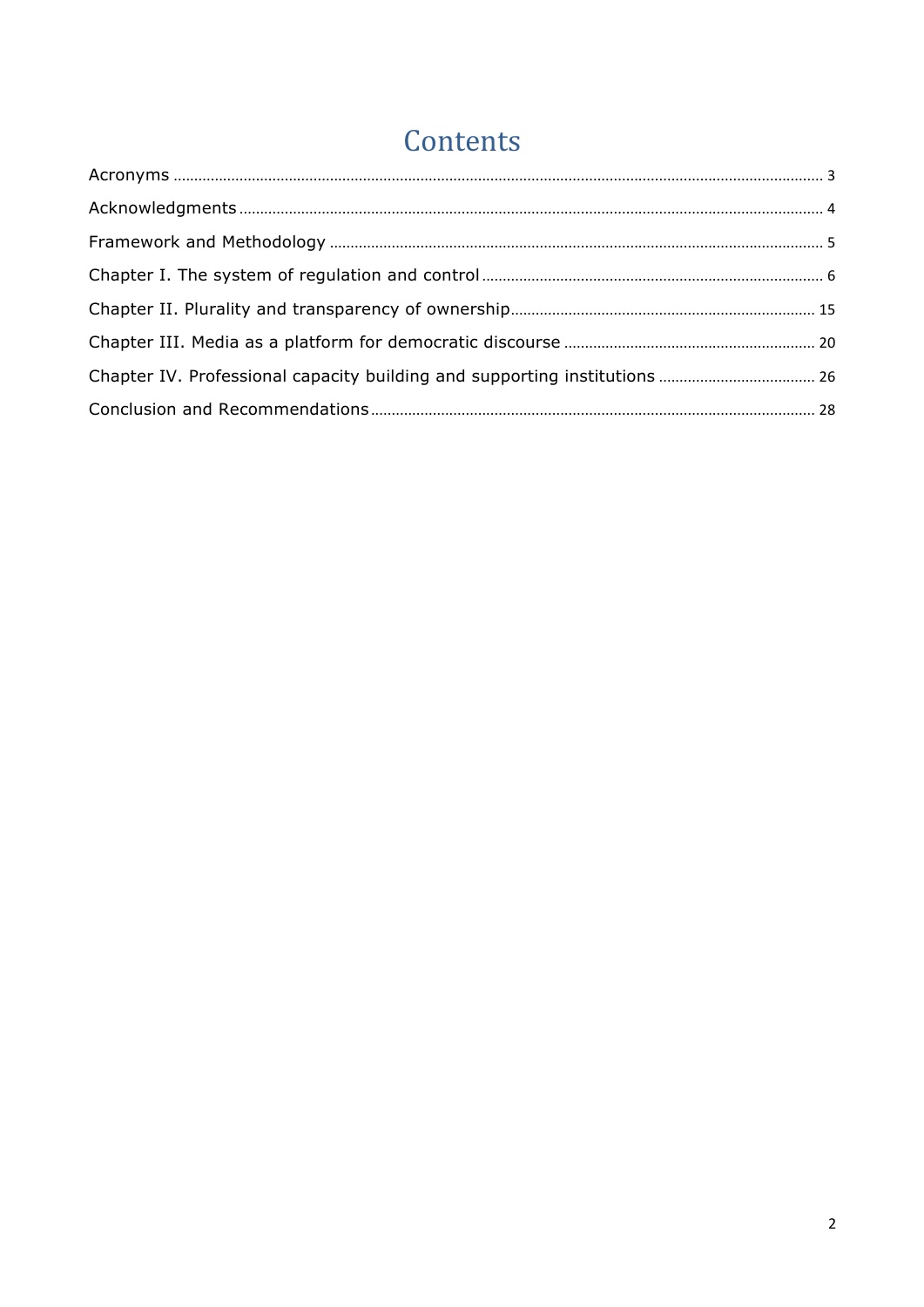# Acronyms

| <b>ATV</b>   | Azad Azerbaijan TV                                                                                                                                                                                     |
|--------------|--------------------------------------------------------------------------------------------------------------------------------------------------------------------------------------------------------|
| AzTV         | Azerbaijan Television, state-controlled national TV channel                                                                                                                                            |
| CoE          | Council of Europe                                                                                                                                                                                      |
| EBU          | European Broadcasting Union                                                                                                                                                                            |
| <b>ECHR</b>  | European Convention on Human Rights                                                                                                                                                                    |
| <b>ICCPR</b> | International Covenant on Civil and Political Rights                                                                                                                                                   |
| <b>ICT</b>   | Information and Communication Technology                                                                                                                                                               |
| IMEI         | International Mobile Equipment Identity                                                                                                                                                                |
| <b>IRFS</b>  | Institute for Reporters' Freedom and Safety                                                                                                                                                            |
| <b>ISP</b>   | <b>Internet Service Provider</b>                                                                                                                                                                       |
| <b>ITR</b>   | Ichtimai Teleradio                                                                                                                                                                                     |
| <b>ITV</b>   | Ichtimai Television (Azerbaijan Public Service Broadcaster)                                                                                                                                            |
| LGBTQIA      | Lesbian, Gay, Bisexual, Transgender, Queer, Intersex and Asexual                                                                                                                                       |
| <b>LLC</b>   | Limited Liability Company                                                                                                                                                                              |
| MEMO 98      | A specialist media monitoring organization, with extensive<br>experience of delivery media analyses on behalf of international<br>institutions as well as technical assistance to civil society groups |
| MDI          | Media Development Indicator                                                                                                                                                                            |
| МP           | Member of Parliament                                                                                                                                                                                   |
| <b>NAP</b>   | New Azerbaijan Party                                                                                                                                                                                   |
| <b>NGO</b>   | Non-Governmental Organisation                                                                                                                                                                          |
| <b>NTRC</b>  | National Television and Radio Council                                                                                                                                                                  |
| <b>OGP</b>   | Open Governance Partnership                                                                                                                                                                            |
| <b>OSCE</b>  | Organization for Security and Co-operation in Europe                                                                                                                                                   |
| <b>SVT</b>   | Sveriges Television, Swedish national public TV broadcaster                                                                                                                                            |
| UN           | <b>United Nations</b>                                                                                                                                                                                  |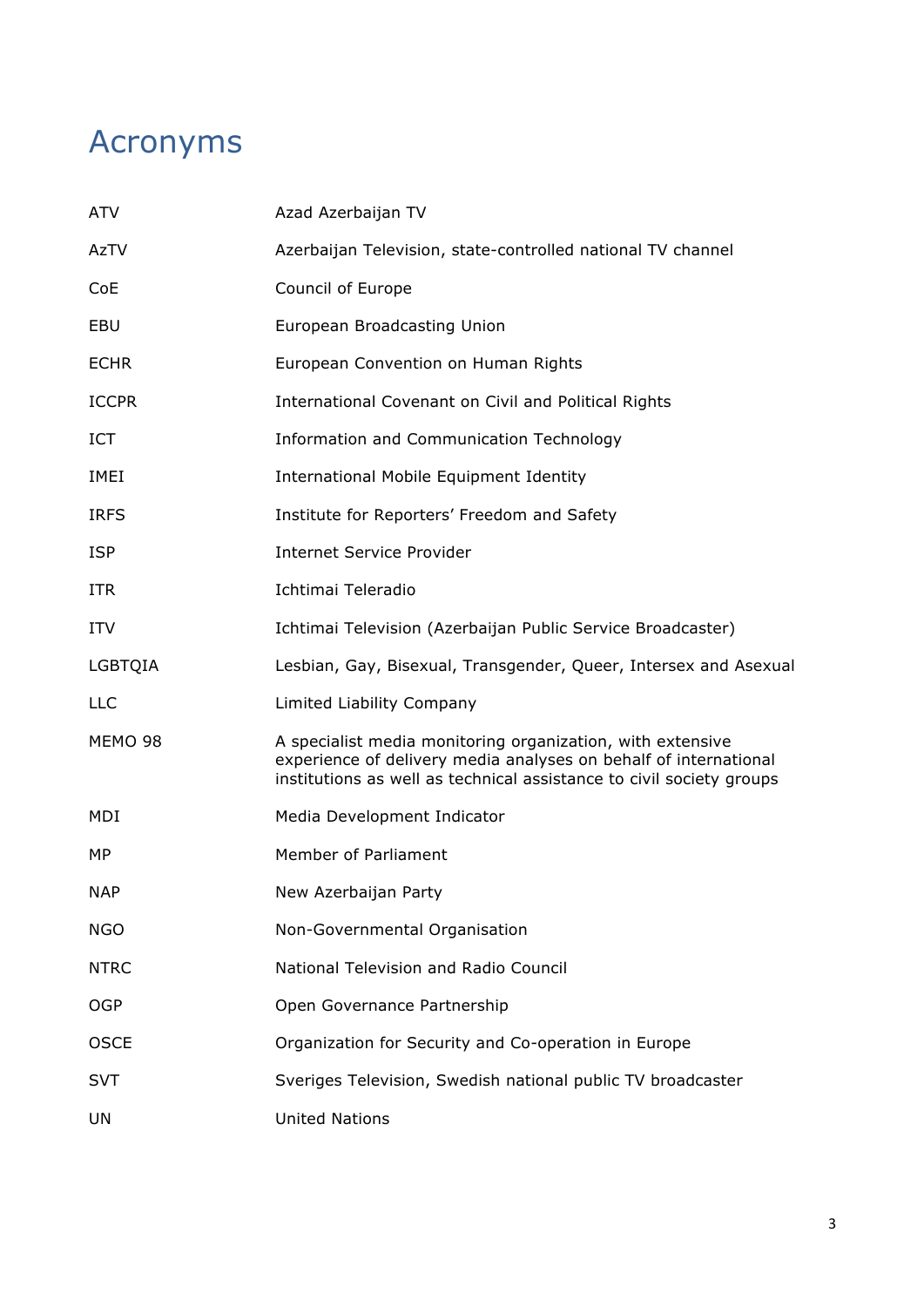# Acknowledgments

This report is a publication of IRFS, an independent, non-profit organisation dedicated to promoting freedom of expression in Azerbaijan.

The 27-page report is the culmination of eleven years of work of IRFS in support of human rights and democratisation in Azerbaijan. The study was coordinated by a team of local researchers and builds on analysis and suggestions made by international organisations, international and local civil society groups, academia and other members of civil society.

The report also draws on previous IRFS research in the fields of freedom of expression, assembly and association.

In preparing the report, IRFS also consulted and analysed other documents, including the reports of local and international NGOs, CoE, OSCE and UN documents including resolutions, recommendations, opinions, country reports and factsheets; opinions by the Venice Commission; Commissioner for Human Rights reports; other documents of the CoE and UN treaties, their explanatory reports, the status of signatures and ratifications, and the declarations and reservations made by Azerbaijan; as well as press releases and media reports.

We are particularly indebted to to several international freedom of expression experts, local and international NGOs, independent unions, lawyers, academics and others who assisted our research.

Above all, we thank all experts, civil society members, and citizens who agreed to be interviewed for this report.

The views expressed in this report are those of IRFS, and IRFS takes full responsibility for any errors or omissions.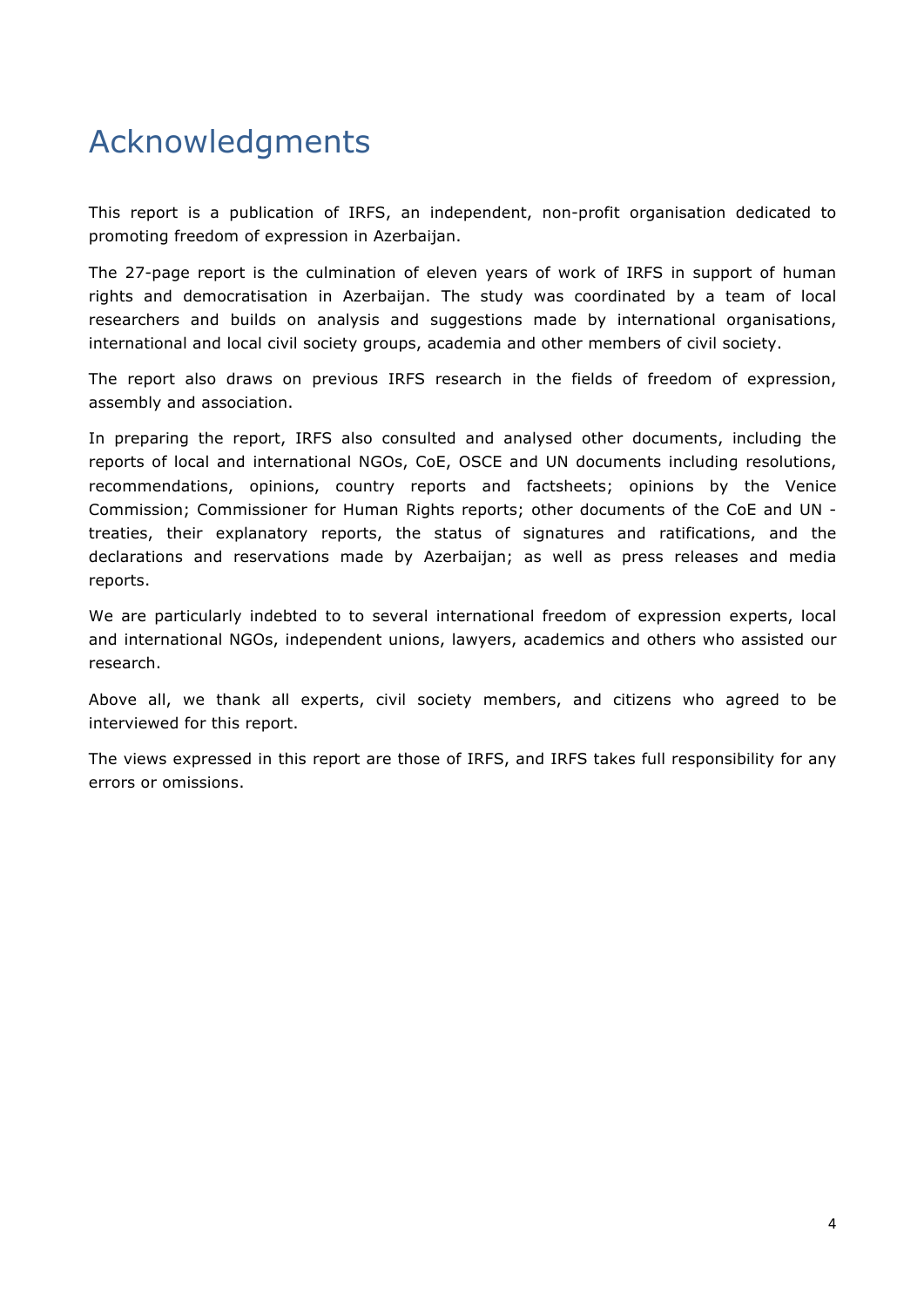# Framework and Methodology

This study applies the diagnostic instrument of UNESCO's MDIs, which UNESCO's Intergovernmental Council for the International Programme for the Development of Communication approved in 2008.

Through detailed analysis of all aspects of the media landscape, they guide the efforts of different actors working for media development, as well as the formulation of policies in this field.

IRFS researchers have used MDIs as a tool to analyse the legal, regulatory and economic frameworks, in which Azerbaijan's media operate, their democratic potential, training and skills development, and the information and communication infrastructure.

The main part of the study was undertaken in 2013-2016, but the report also contains data collected in 2017. It provides a detailed picture of the country's media situation and informs discussions on constitutional and legal reforms and media self-regulation mechanisms.

This report has been prepared on the basis of media monitoring reports, desk-based research, field investigations, interviews, monitoring of court proceedings, media-monitoring, analysis of enquiries and complaints submitted to IRFS, IRFS safety hotline statistics, and other legally obtained information. IRFS staff compiled this report in close consultation with local and international freedom of expression experts.

### *About MDIs*

The MDIs define a framework within which the media can best contribute to, and benefit from, good governance and democratic development. The MDIs look at all aspects of the media environment and are structured around the five following categories:

- A system of regulation conducive to freedom of expression, pluralism and diversity of the media
- Plurality and diversity of media, a level economic playing field and transparency of ownership
- Media as a platform for democratic discourse
- Professional capacity building and supporting institutions that underpins freedom of expression, pluralism and diversity
- Infrastructural capacity is sufficient to support independent and pluralistic media

Taken as a whole, they provide an aspirational picture of the media ecology to be constructed in order to ensure freedom of expression, pluralism and diversity of the media.

By indicator, one should understand a quantitative or qualitative factor or variable, measured over time, that provides a simple and reliable basis for assessing achievements, change or performance in a country's media landscape. For each indicator, the MDI framework suggests various means of verification as well as potential data sources.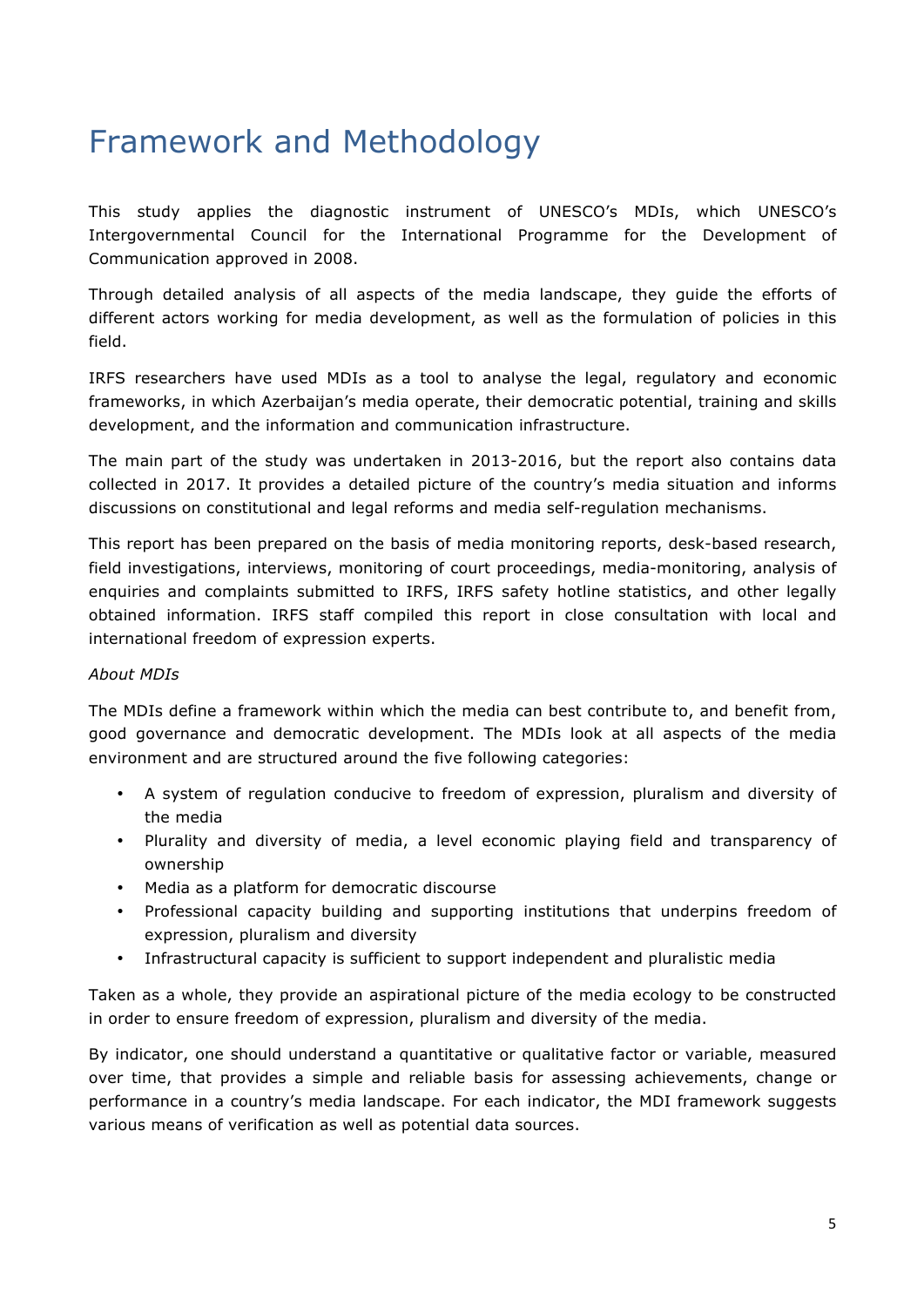# Chapter I. The system of regulation and control

Azerbaijan's freedom of expression record remains extremely poor, with the regime employing both crude and sophisticated tactics to silence critical voices in an attempt to distract the public from widespread government corruption, anti-government protests, and other social issues in the country.

The rights to freedom of expression and information are fundamental and necessary conditions for the realisation of the principles of transparency and accountability that are, in turn, essential for the promotion and protection of all human rights in a democratic society. Through its membership in the UN, the CoE, and OSCE, and through its accession to major international and regional human rights treaties, Azerbaijan is committed to respect and protect the rights to freedom of expression and information.

Despite Azerbaijan's commitment to respect and protect the right to freedom of expression through its accession to major international human rights treaties and as provided for in the national legal framework, in practice the authorities do not respect this right. Instead, they use the law to silence criticism and repress dissent. The mere existence of some laws – such as criminal defamation provisions – has a chilling effect on the media community, contributing to widespread practices of self-censorship in the country.

Azerbaijan's legal system is modeled on Continental European law, with some holdover elements from the previous Soviet communist system. After the collapse of the Soviet Union, Azerbaijan took some steps towards establishing a free economy and a pluralistic political system, and towards protecting human rights.

The Constitution of the Azerbaijani Republic was adopted in  $1995<sup>1</sup>$  Amendments were made through referendums in 2002, 2009 and 2016. The Constitution protects human rights and fundamental freedoms, including *inter alia* the right to freedom of thought and expression (Article 47), the right to freedom of assembly (Article 49), the right to access information (Article 50), and the right to freedom of association (Article 58).

Article 12 of the Constitution states that "The highest priority objective of the state is to provide for the rights and freedoms of a person and citizen." Furthermore, Article 12 states that "The rights and freedoms of a person and citizen listed in the present Constitution are implemented in accordance with international treaties wherein the Azerbaijani Republic is one of the parties."

Azerbaijan is party to all major regional and international human rights treaties guaranteeing freedom of expression, including the ICCPR and the ECHR. By virtue of Article 151 of the Constitution, international agreements binding upon Azerbaijan prevail over domestic legislation, with the exception of the Constitution itself and acts accepted by way of referendum. Thus, in the case of a conflict between the provisions of the ICCPR or the ECHR

<u> 1989 - Jan Samuel Barbara, margaret e</u>

<sup>&</sup>lt;sup>1</sup>http://www.e-qanun.az/print.php?internal=view&target=1&docid=897&doctype=0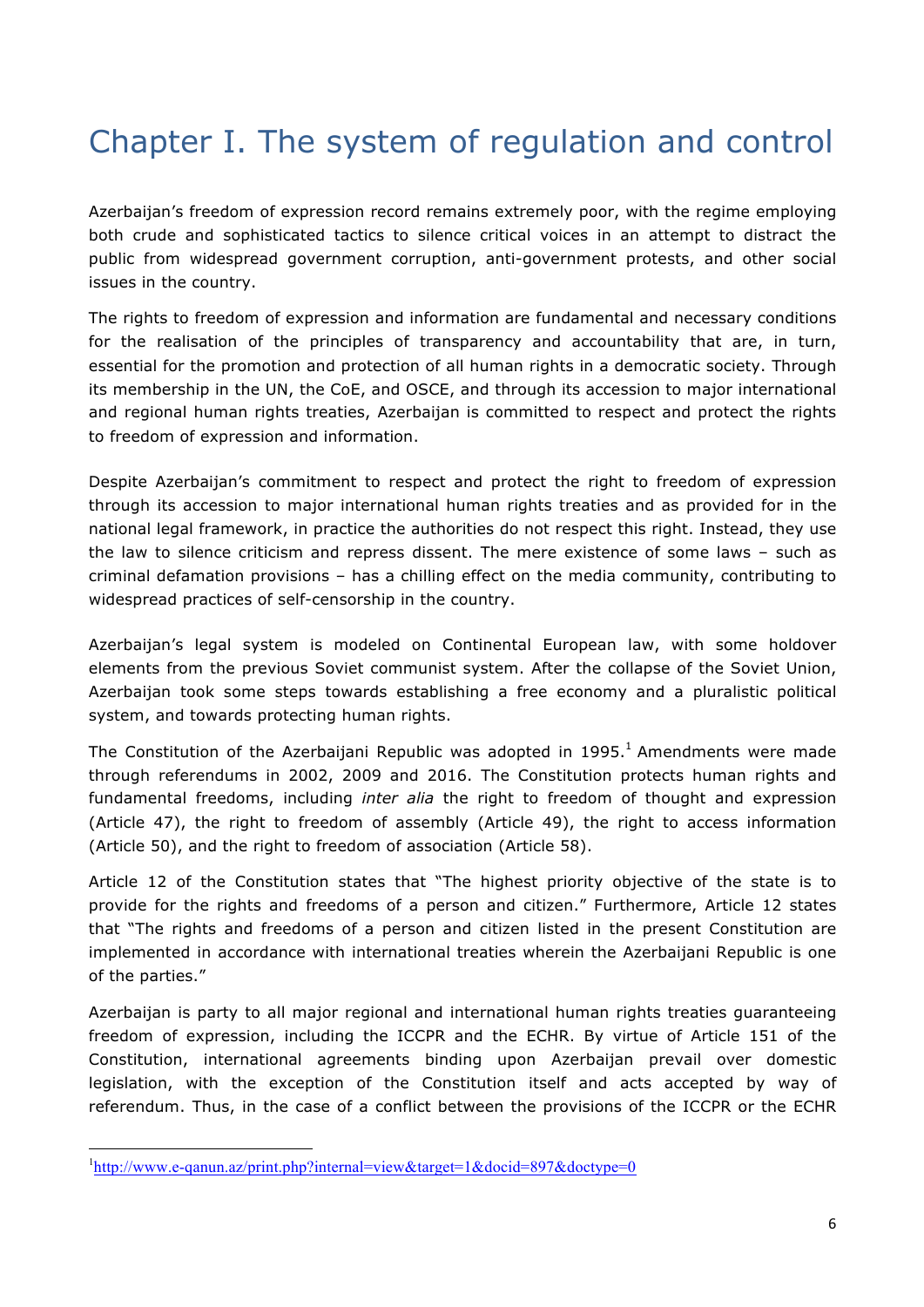and the provisions of any domestic laws pertaining to Internet governance, the former shall prevail.

When Azerbaijan joined the CoE on 25 January 2001, it agreed not only to honor the obligations incumbent on all member states under Article 3 of the organisation's Statute, $2$  but also to a number of specific commitments, set out in Opinion No. 222 (2000) on Azerbaijan's application for membership of the CoE.

Despite hopes that accession to the CoE in 2001 would have had a significant influence on the development of fundamental rights within the country, Azerbaijani citizens continue to suffer diverse forms of repression and violations that affect nearly the entire spectrum of their human rights.

The Azerbaijani authorities continue to act in blatant disregard to their commitments, which were the basis of Opinion No. 222 (2000) on Azerbaijan's request for membership.

### *Access to Information in Azerbaijan*

In 2005, Azerbaijan ratified the UN Convention Against Corruption, $3$  thereby undertaking the obligation to "take such measures as may be necessary to enhance transparency in its public administration, including with regard to its organisation, functioning and decision-making processes, where appropriate. Such measures may include, inter alia: Adopting procedures or regulations allowing members of the general public to obtain, where appropriate, information on the organisation, functioning and decision-making processes of its public administration and, with due regard for the protection of privacy and personal data, on decisions and legal acts that concern members of the public."4

### *Open Governance Partnership*

Indeed, the Azerbaijani government adopted National Action Plan on the OGP,<sup>5</sup> a "multilateral initiative that aims to secure concrete commitments from governments to promote transparency, empower citizens, fight corruption, and harness new technologies to strengthen governance."<sup>6</sup> But, as has been widely demonstrated, a government's commitment to anticorruption is almost directly related to the independence and freedom the news **media enjoys in that country. So while Azerbaijan may have signed onto an important accord, a vital domestic resource that would normally hold the government accountable – a watchdog press – has been silenced.**

**Furthermore, in February 2016, the OGP Criteria and Standards subcommittee met** to consider the ongoing review of the Azerbaijan. The meeting concluded with a resolution to be

<u> 1989 - Jan Samuel Barbara, margaret e</u>

<sup>2</sup> Statute of the Council of Europe, London, 5.V.1949

http://conventions.coe.int/Treaty/en/Treaties/Html/001.htm

<sup>3</sup> UNCAC Signature and Ratification Status as of May 29,2013.

http://www.unodc.org/unodc/en/treaties/CAC/signatories.html

<sup>4</sup> United Nations Convention Against Corruption. Doc. A/58/422. December 14, 2005.

http://www.unodc.org/documents/treaties/UNCAC/Publications/Convention/08-50026\_E.pdf

<sup>5</sup> National Action Plan on the Open Governance Partnership http://bit.ly/SG9l97

<sup>6</sup> For more information about the Open Governance Partnership see http://bit.ly/qW85Np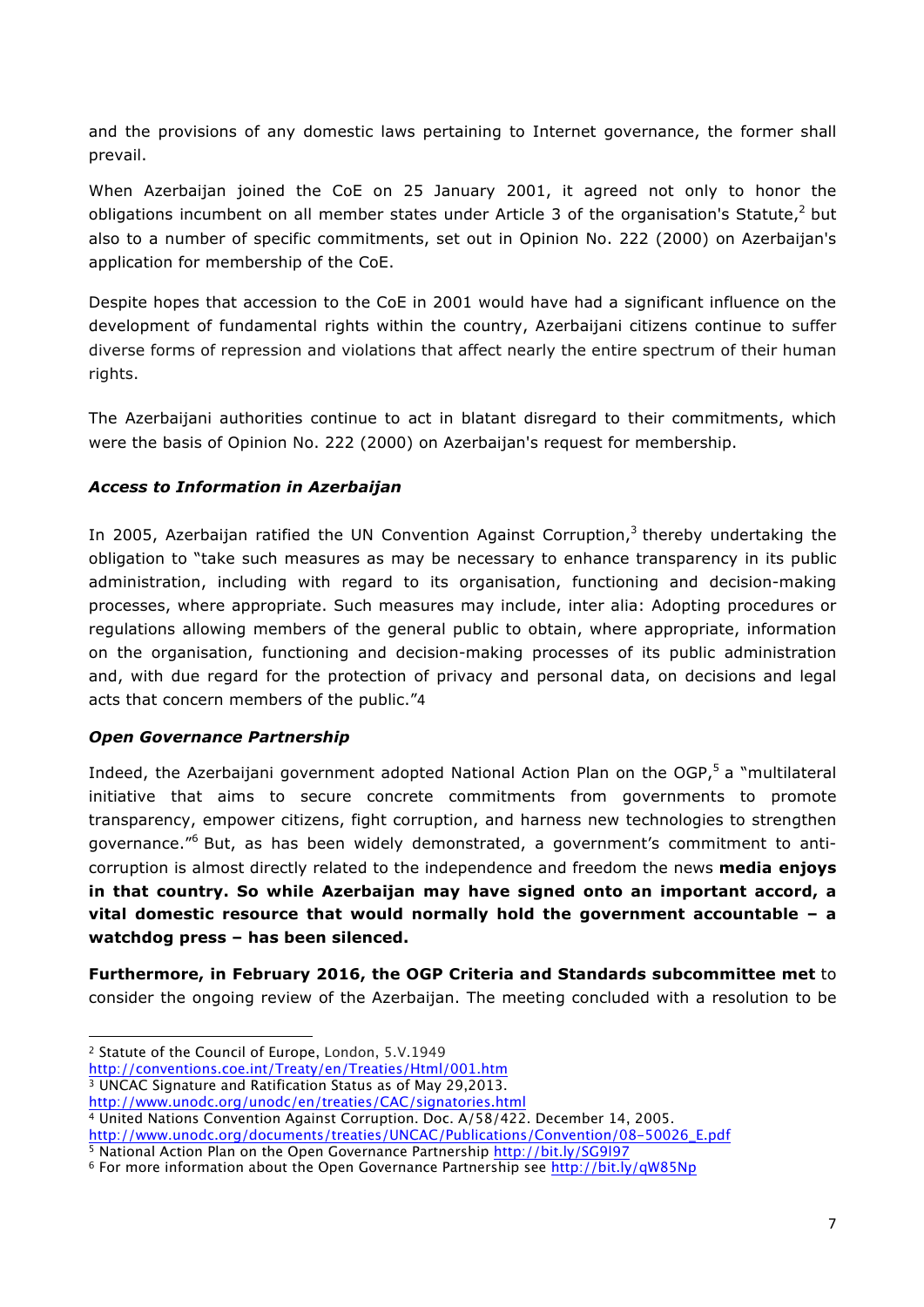put before the full OGP Steering Committee on 4 May 2016 that the case regarding Azerbaijan be moved to stage 2 actions under the policy. On 4 May 2016, the OGP Steering Committee voted to list Azerbaijan as 'inactive'. The decision represented the first time that the OGP Steering Committee, the highest decision making body of OGP, took action to address unresolved issues around civic space in one of its member countries. The decision was made under the framework of the OGP Response Policy – Policy on Upholding the Values and Principles of OGP, adopted in 2014. In the press release announcing their decision, the OGP stated resolved that Azerbaijan will be regretfully designated as inactive in OGP, due to unresolved constraints on the operating environment for NGOs. Azerbaijan has been participating in OGP since 2011. The decision is the first time that OGP has taken action under its Policy on Upholding the Values and Principles of OGP, known as the Response Policy, adopted in 2014.

As an 'inactive' member of the OGP, Azerbaijan continued to receive assistance from the OGP steering committee, but was excluded from high-level events. Azerbaijan had one year in which to implement reforms in order to create an enabling environment for civil society, as a result of which it will be able to participate as a full member again.

However, Azerbaijan has not ratified the updated CoE Convention on money laundering and financing of terrorism Convention (CETS No. 198),<sup>7</sup> although the country did sign it after initial denunciation and derogation of it.

Furthermore, Azerbaijan neither ratified nor signed or the CoE Convention on Access to Official documents (CETS No.205). The Convention has been open for signature since 2009<sup>8</sup> and is the first binding international legal instrument to recognize a general right of access to official documents held by public authorities. $9$  To date, 14 countries including Azerbaijan's neighbor Georgia have signed the document, and six countries have ratified it.<sup>10</sup> The document will go into effect when 10 countries have ratified it.

The right to access to information is defined in the country's law on "The Right to Obtain Information," which was adopted in 2005. Certain provisions of this law guarantee the public "right to know." However in 2012, the government adopted a series of regressive amendments to the law on the right to obtain information, the law on the state registration of legal entities, and the law on commercial secrets.

On 6 July 2012, President Aliyev signed into law amendments limiting the disclosure of information by corporate entities, which had been adopted by Parliament on 12 June 2012. Strongly criticized by pro-transparency groups, the changes curtail public access to information about the ownership of commercial entities, the amount of their charter capital, ownership structure, and other similar data. These amendments, known as the "corporate secrecy

 <sup>7</sup> Council of Europe Convention on money laundering and financing of terrorism Convention (CETS No. 198) Status as of: 13/9/2013 http://conventions.coe.int/Treaty/Commun/ChercheSig.asp?NT=198&CM=&DF=&CL=ENG <sup>8</sup> http://conventions.coe.int/Treaty/Commun/ChercheSig.asp?NT=205&CM=1&DF=&CL=ENG

<sup>9</sup> Council of Europe Convention on Access to Official Documents. Summary of the Treaty. http://conventions.coe.int/Treaty/EN/Summaries/Html/205.htm

<sup>10</sup> Council of Europe Convention on Access to Official Documents CETS No: 205 Status as of: 13/9/2013

http://conventions.coe.int/Treaty/Commun/ChercheSig.asp?NT=205&CM=1&DF=&CL=ENG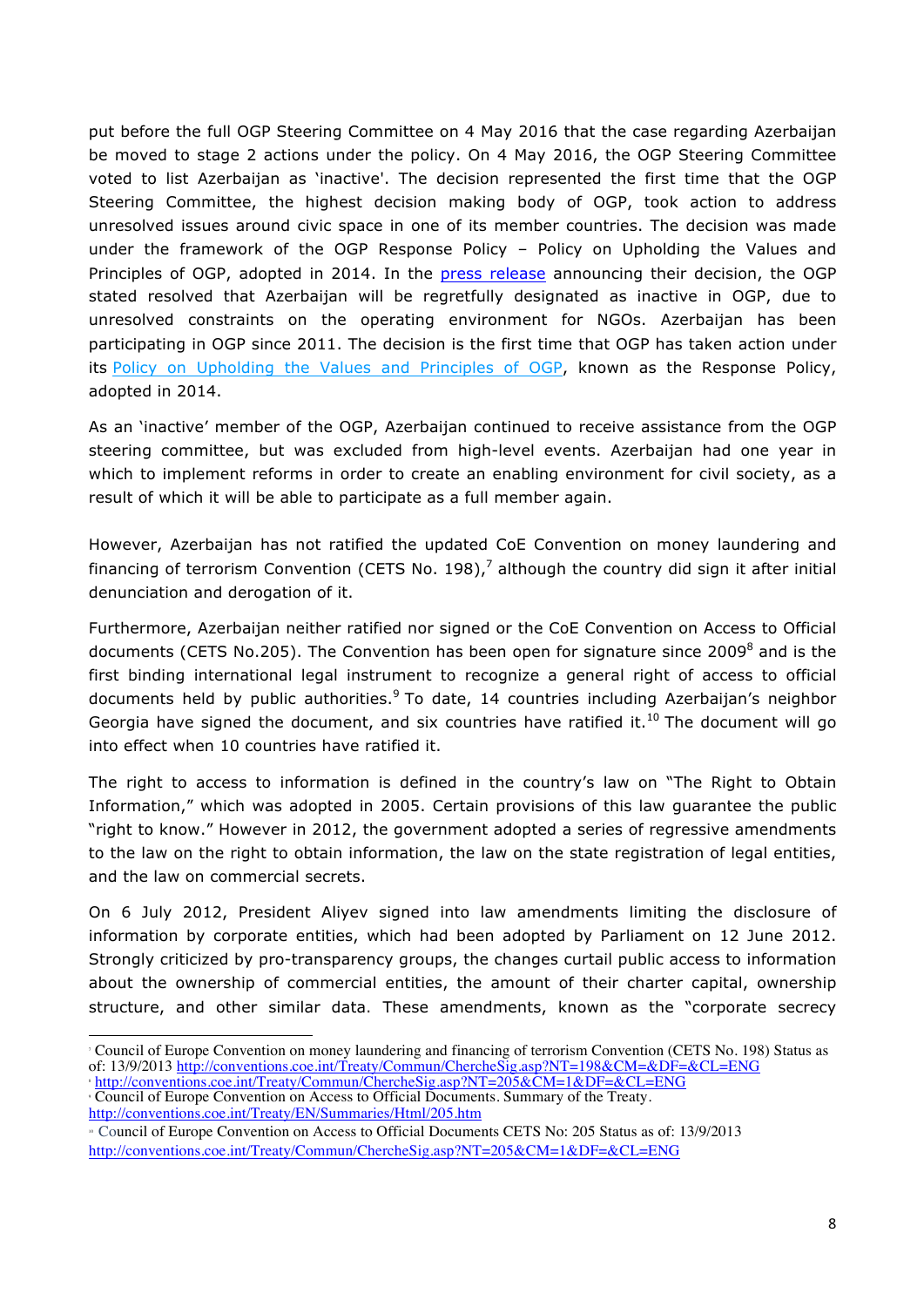amendments," became effective in October 2012.

The amendments to the 2005 law on commercial information prohibit government officials from distributing information about companies if doing so "contradicts the national interests of Azerbaijan in political, economic, and monetary policy, the defense of public order, the health and moral values of the people, or harms the commercial or other interests of individuals." The reforms also make the release of information contingent upon receiving permission from all individuals named in the records.

The laws on the right to obtain information and the state registration of legal entities were also amended. The amendments extend the scope of "legitimate public interests" protected in Article 3 of the Constitutional Law of the Republic of Azerbaijan on Regulation of the Exercise of Human Rights and Freedoms, and use language that lacks precision and clarity.

The amendments to the law on state registration of legal entities makes secret the registration information of commercial legal entities, including information about their founders and shareholders. Such information can now only be disclosed on the basis of an inquiry to the courts and investigative bodies, to the subjects of operational search activities in cases specified by law, and to financial monitoring bodies in the cases and manner specified by the law "on the struggle against legalization of funds or other property obtained through criminal means and financing of terrorism." According to the bill, this information can only be disclosed to relevant bodies, lawyers, and third parties following the consent of the information-owner.

The amendments contradict Article 10.2 of the European Convention for the Protection of Human Rights and Fundamental Freedoms, which stipulates: "The exercise of these freedoms, since it carries with it duties and responsibilities, may be subject to such formalities, conditions, restrictions or penalties as are prescribed by law and are necessary in a democratic society, in the interests of national security, territorial integrity or public safety, for the prevention of disorder or crime, for the protection of health or morals, for the protection of the reputation or rights of others, for preventing the disclosure of information received in confidence, or for maintaining the authority and impartiality of the judiciary."The amendments also contradict provisions of the UN Convention against Corruption and the UN's Global Counter-Terrorism Strategy.<sup>11</sup>

The amendments can be viewed as an action by the Azerbaijani government to reject the obligations it had previously undertaken before the Azerbaijani people and the international community to fight corruption. They increase restrictions on freedom of information and breach the principles of transparency and public control over the activity of legal entities. It is very difficult, if not completely impossible, for journalists to investigate instances of corruption, as they may face punishment under these new amendments.

### *Human Rights Ombudsman*

 <sup>11</sup> UN's Global Counter-Terrorism Strategy, http://bit.ly/1euCYLo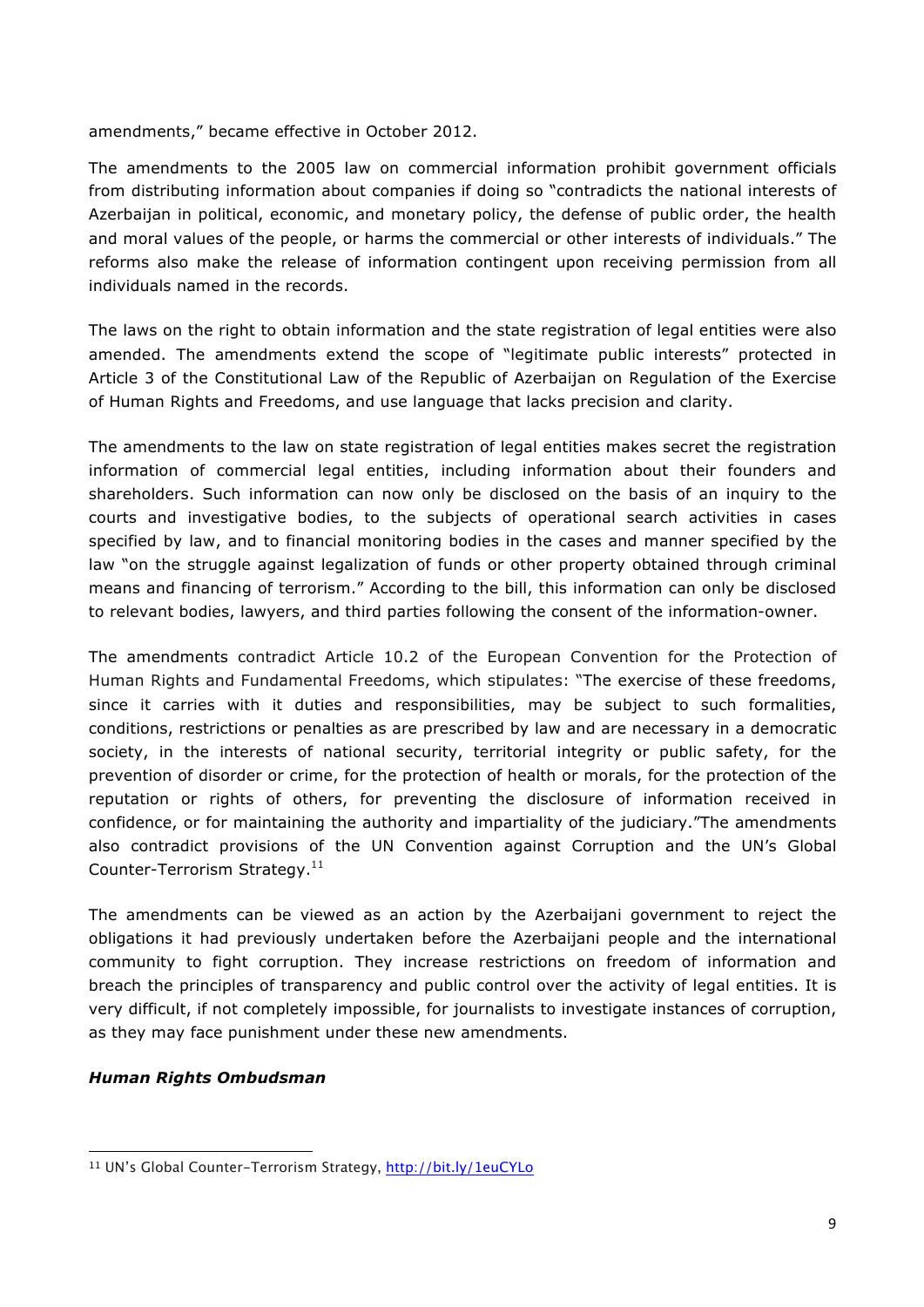The Constitutional Law of the Republic of Azerbaijan on the Commissioner for Human Rights (Ombudsman) was signed into law on 28 December 2001. The Ombudsman is mandated to defend and promote human rights and freedoms, envisaged in the Constitution of the Republic of Azerbaijan and in the international treaties to which the Republic of Azerbaijan is party.

However the decisions made by the Azerbaijani Ombudsman are only of a recommendatory nature, which reduces the effectiveness and efficiency of the Ombudsman's activity. The annual human rights reports produced by the Ombudsman's office only criticize low-ranking officials. The reports highlight minor issues such as bureaucratic governance and practices. The complaints of citizens about mass violations of their rights are not included in these annual reports.

In accordance with the amendments and additions made to the Constitutional Law on Human Rights Commissioner (Ombudsman),  $12$  the latter was given the competence to fulfill the supervision over implementation of requirements envisaged in the Law on Access to Information. The corresponding Presidential Decree was issued on 8 August 2011.

Upon Article 1.3 of the Constitutional Law, the Commissioner supervises the execution of duties by the information-owning state bodies, municipalities and state officials in accordance with the requirements of the Law of the Republic of Azerbaijan "On access to information."

However, the Information Commissioner is in fact non-functional. When any complaint is made to the Information Commissioner over government agencies' failure to respond to appeals or information requests, the Information Commissioner does not take any steps to investigate or eliminate the problem. In other words, neither the Human Rights Commissioner nor the Information Commissioner performs their functions properly. These are just formal structures.

### *Restrictions on freedom of expression online*

 

Control over the print and Internet media is carried out through the Press Council, established in 2003. Since its establishment, the pro-government Press Council has been headed by, now Parliamentarian, Aflatun Amashov. It was exactly the Press Council who pushed forward a legilsative proposal, to adopt a law on regulating online media and make amendments to existing legislation, was supported in the parliament by such backers of media regulation as parliamentarians Malahat Ibrahimgizi, Hadi Rajabli, and Astan Shahverdiyev.

Draft amendments to laws "On Information, distribution of information, and Protection of information" and "On telecommunication" were discussed and adopted by the parliament on 10 March.

According to the law, if information prohibited for dissemination is found on the website, the relevant executive body will issue a warning to it and its host provider. The site owner has to take information down upon receiving the notice immediately. If the information is not taken

<sup>12</sup> Mutatis mutandis see: The Constitutional Law on Human Rights Commissioner (Ombudsman) http://bit.ly/155AidF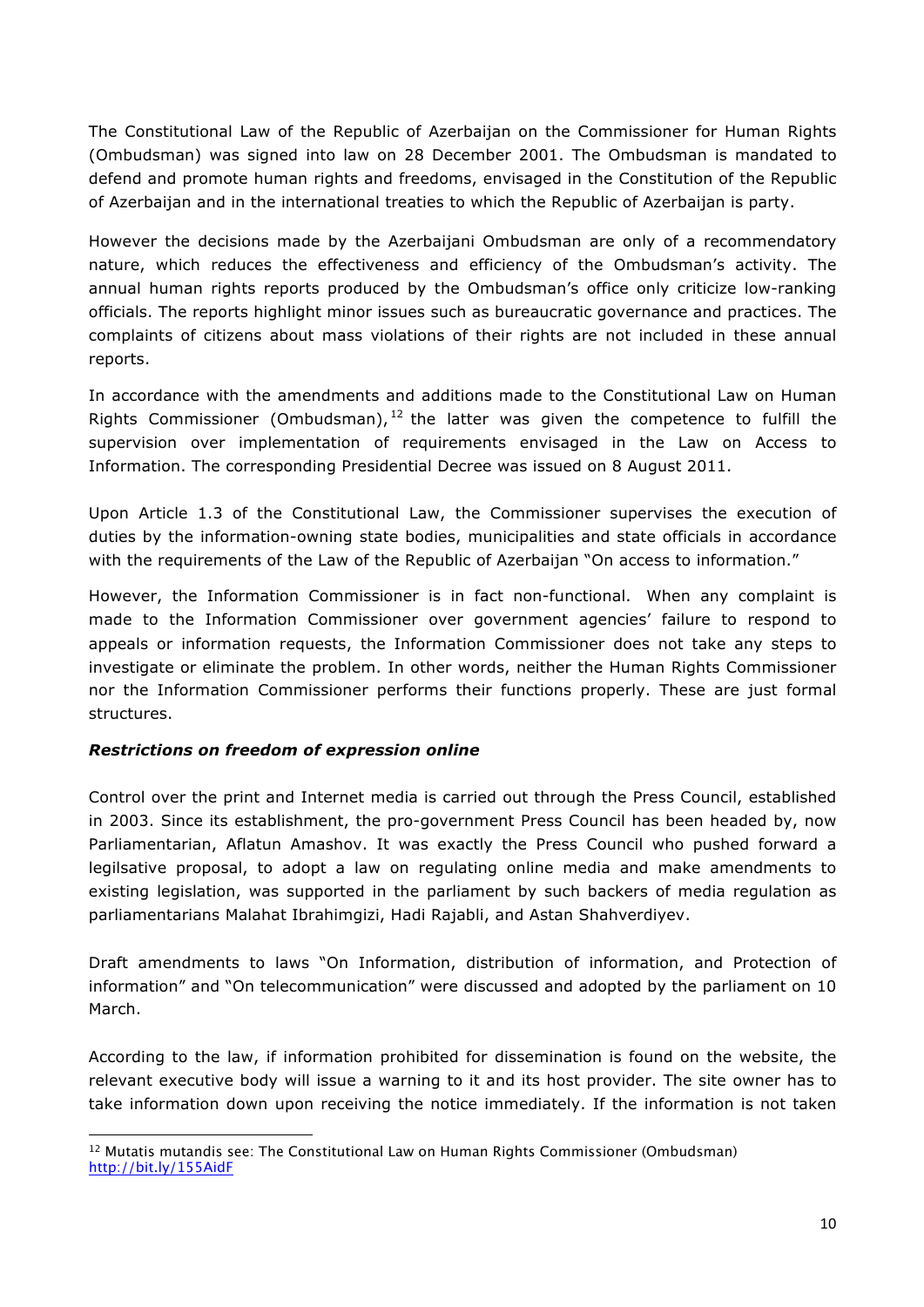down within 8 hours of the issuance of the notification, the relevant body refers the matter to court, demanding the restriction of access to the website. If this information poses a threat to the state and public, the relevant body will shut the site down without a court order and only then will apply to the courts. Access to said website, restricted by the relevant body, will remain restricted until the end of the hearing. The court will hear the case within five days.

Also, a registry of blocked resources will be established. For this purpose, the relevant authority will prepare " A list of websites, containing information prohibited for distribution." Internet providers have to restrict access to resources included in this list.

Also, providers are required to register all users. The internet provider must submit the information regarding users within three days of receiving requests from any law enforcement agency, the judiciary, or the executive body.

According to a draft amendment, new rules will be set for the registration of public domains. All legal entities must provide the information regarding themselves on their websites.

The owner of the content, website, and its domain name shall not allow dissemination of the following information on his/her provider:

- Information on the promotion and financing of terrorism, methods and means of carrying out acts of terror, organising or conducting trainings for the purpose of terrorism, as well as, open calls for terrorism;
- Information on the promotion of violence and religious extremism, clear calls to Instigate ethnic, racial or religious hatred or hostility, violent change of constitutional system of the state, sedition, violent seizure and retention of power, or the organisation of mass rebellion;
- Information containing state secrets;
- Information on methods and means of producing firearms, its components, ordnance, explosive substances or devices;
- Information on preparation, approaches, or procedures of the use of narcotic drugs, psychotropic substances and their antecedents, places of illegal acquisition, or information on places and methods of growing of plants containing narcotic substances;
- Information on pornography, including child pornography;
- Information on the organisation of gambling, other illegal betting games, or promoting participation in them;
- Information promoting suicide as a way of solving problems, justifying, rationalising or inciting suicide, explaining the methods of suicide or information being distributed to organise group suicide;
- Information of insulting and defamatory nature, or information violating privacy;
- Information that violates intellectual property rights;
- Other information, prohibited for dissemination in the Azerbaijani legislation.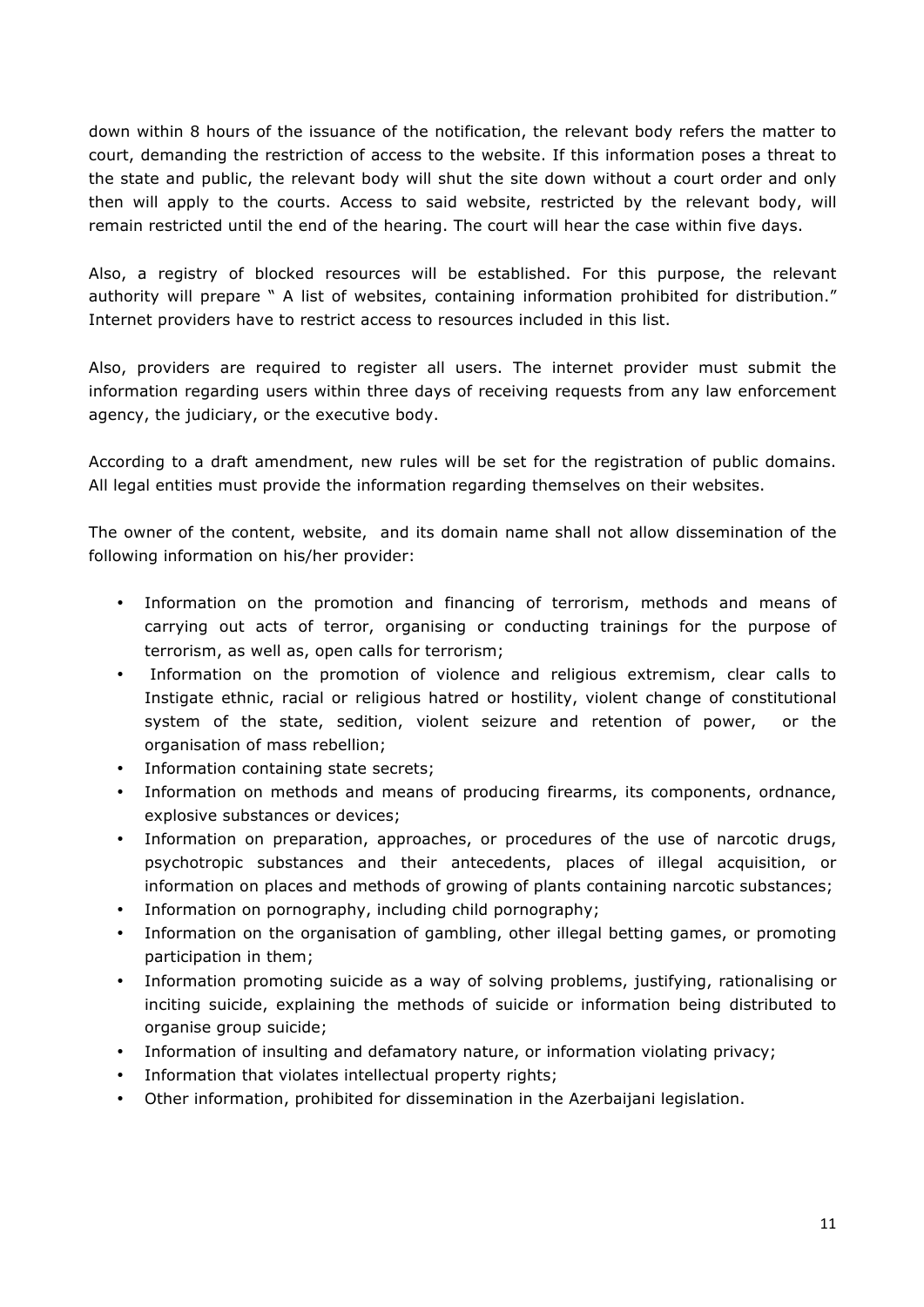The new law provides the legal basis for more severe penalties. After 17 days of the adoption of the law, on 27 March, access to the websites independent media outlets such as "azadliq.info", "Azadliq.org" and "Meydan TV" was blocked in Azerbaijan. The government appreciates the principle of control, restriction of activities, and total shut down.

#### *Other problematic laws*

In the last two years, the Law on Mass Media has been amended four times. Through these amendments, the law has been tightened. The relevant agencies' right to appeal to a court for the annulment of the registration of a mass media outlet for being financed in a manner contrary to the law has been added to Article 19 of the Law. The amendments have also opened the way for the Ministry of Justice to appeal to the courts for the annulment of the registration of a media outlet if it has been convicted of biased reporting twice in a year.

On 14 May 2013, the Criminal Code was amended. The definition of slander specified in Article 147 of the Code was broadened by adding the following words: "in a mass media outlet or on the internet information resource when displayed publicly". Thus, the internet and social networks were also included in the scope of this Article. Also, the part of the article concerning sanctions was also changed, and punishments were toughened. The previously existing penalty of community service for 240 hours was increased to 480 hours. The sanction of restriction of freedom was removed from the article altogether, and the sentence of 6-month imprisonment was maintained.

According to paragraph 6 added to Article 32 of the Constitution, except in cases prescribed by law, access to electronic or paper-based information resources for obtaining information about third parties is prohibited. According to a newly added paragraph 7, information technologies cannot be used for the disclosure of information regarding people's private life. The paragraph includes belief, religion or ethnicity, except where there has been an expressed consent of the individual to whom the information is related. In cases of processing anonymous statistical data upon the condition of non-discrimination, and in other circumstances permitted by law. Also, the last paragraph states that the legislation determines the scope of personal data and the conditions of their processing, gathering, transfer, usage and protection.

On 29 November 2016, a new article was added to the Criminal Code, which determines responsibility for online slander or insult by using fake user names, profiles or accounts. According to that article, penalties have been toughened to include even imprisonment for up to one year for publicly displayed slander or insult put online by using fake user names, profiles or accounts.

Another amendment made to the Criminal Code on 29 November 2016 introduced penalties for smearing or humiliating the honour and dignity of the head of the state of Azerbaijan on the internet information resource. A new paragraph has also been added to that article, which also toughened the punishments. Under the newly added paragraph, these actions, when committed and publicly displayed on the internet information resource by using fake user names, profiles or accounts, are punishable by a fine of a 1,000 to 1,500 manats, and even imprisonment for up to three years. A penalty of imprisonment for three to five years is stipulated for these actions against the head of the state if they involve accusations of a serious or especially serious crime.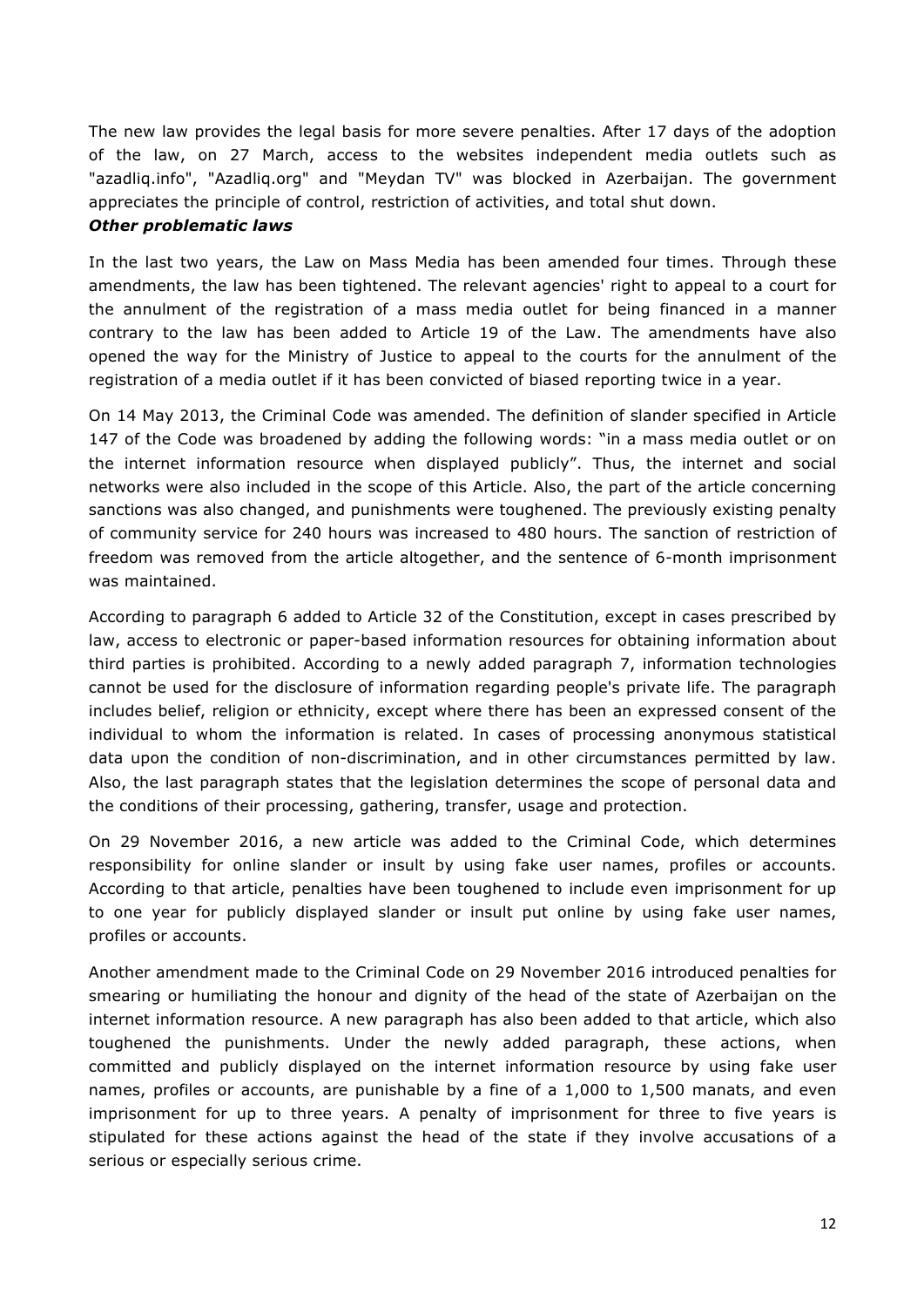The government has heightened its control of the internet media and websites. Specifically, the Law on Information, Informatisation and Protection of Information and the Law on Telecommunication have been amended to take control over the online media. According to the amendment, the relevant executive authority will immediately warn the website and its host provider in the event of detecting information prohibited from dissemination. Upon receipt of the warning, the website owner must immediately remove that information from the website. Unless the prohibited information is deleted within eight hours of warning, the relevant executive authority shall appeal to the court to restrict the website, but this aspect of the law is not practised. In particular, access to Azadliq.org, Azadliq.info and Meydan.tv, websites critical of the authorities has repeatedly been restricted without any warning or request to the court, and in the end completely blocked in Azerbaijan.

Freedom of the media is based on the state ensuring the right of its citizens, including journalists, to seek legally, acquire, prepare, transmit, produce and disseminate information. However, journalists' opportunities to obtain information from state agencies and to disseminate information have been restricted. In this regard, a new article has been added to the Law on Television and Radio Broadcasting about informing the public about special operations against religious extremism. According to this article, the activity of mass media workers in the area where a special operation is conducted against religious extremism shall be determined by the agency in charge of the operation. Besides, information on a special operation against religious extremism shall be provided to the public in the form and amount defined by the agency leading the operation. The law has restricted the scope of information disseminated by a journalist about religious extremism. In short, journalists will not be able to operate freely in areas, where special operations against religious extremism are carried out, as their scope of activity will be determined by the agency in charge of the operation.

### *Online surveillance and content-filtering*

The last several years have been marked by surveillance and arrests of a score of traditional and online journalists. There have also been numerous reports of disruption of Internet access in connection with sensitive social and political events.

Azerbaijani law does not provide for surveillance of the Internet and mobile phones. Nevertheless, surveillance does occur, mainly using specially equipped "black boxes" or "black rooms" installed in server farms of mobile telecommunications companies and major ISPs.

According to the international hacking group Anonymous, Virginia-based consulting company Booz Allen Hamilton has developed software that is used against dissidents in several countries, including Azerbaijan. The group, which claims it holds documents and e-mails which prove its allegations, states that the software, which has led to the arrest of pro-democracy dissidents in Azerbaijan, creates "armies of fake people" through social networks like Facebook, identifying dissidents with anonymous profiles.<sup>13</sup>

<u> 1989 - Johann Stein, marwolaethau a bh</u>

 $13$  Ibid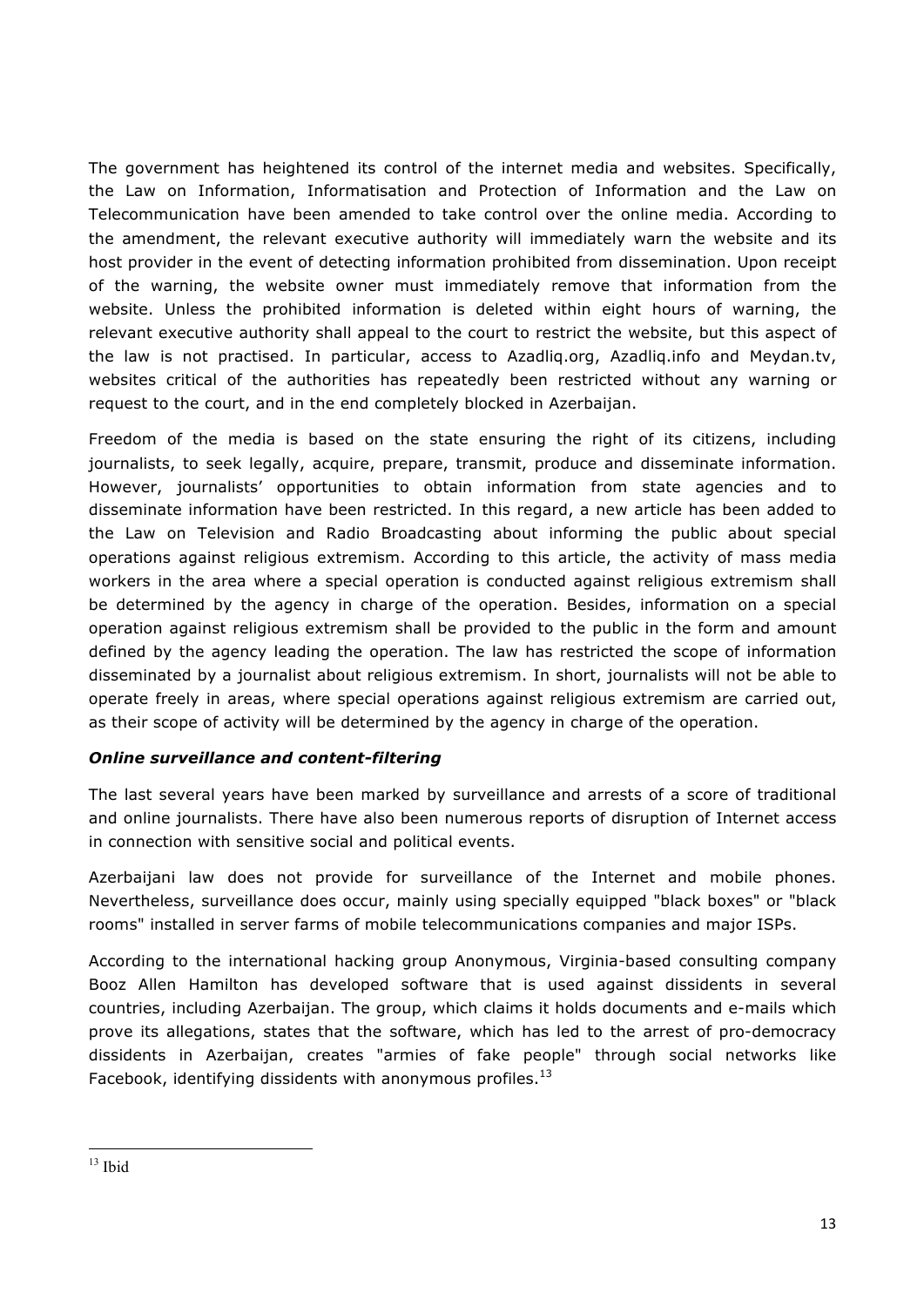An investigative documentary shown on Swedish public service broadcaster SVT revealed in fascinating depth the extent to which the Stockholm-based telecommunications firm Teliasonera is linked to spy agencies in Azerbaijan, Kazakhstan, Uzbekistan, Tajikistan, and Georgia, facilitating crackdowns on dissident politicians and independent journalists. Several Azerbaijanis reported that they had been summoned by police and subjected to interrogation after phone records showed they had voted for the Armenian competitor during the Eurovision Song Contest in 2009. One man said he was told by security officials that he was a "traitor" because he had voted for the Armenian entry.<sup>14</sup>

Other cases were far more serious and sinister. Documents obtained by SVT showed an Azerbaijani who had his phone tapped after he published a piece about being beaten by government security agents while investigating a story. He was subsequently stabbed in a violent attack and later left the country. He has since taken up a case against the security agency and Azercell at the European Court of Human Rights.<sup>15</sup>

### *Regulation of mobile phone usage*

On 28 December 2012, the Cabinet of Ministers approved a set of rules on the registration of mobile devices. All mobile phones and other mobile devices must be registered in Azerbaijan in accordance with the "Complex Action Plan on the prevention of cases on wrongful information about terrorism."<sup>16</sup> All available mobile devices must be registered in the registration system of mobile devices. This system, to which telecommunication networks of mobile operators connect, has been installed by the ICT Ministry.

According to the Cabinet of Ministers' decision, several indicators will be included in the registration system. These indicators include IMEI codes, mobile network numbers, SIM cards, and affirmation codes of mobile device type. According to the rules, the registered phones will be categorized. A "white page" will include registered devices, and a "black page" will list unregistered devices. Under these rules, operators must limit the services for unregistered devices. The rules stipulate that mobile devices with IMEI codes listed on the "white page" are used only via their designated phone numbers. Importers of mobile phones to Azerbaijan for private usage will have to apply to the registration center, customer service departments of mobile operators, or post offices. These rules also pertain to devices sent via the postal service.

If it is determined that an IMEI number is on the "white page" or was copied, that number is immediately included on the "black page." The applicant is sent official information. While it is in use, the user will receive short messages from the operator. Operators limit the function of mobile devices which are listed on the "black page." According to the new rules, a person whose mobile phone was lost or stolen can apply to the registration center to limit its usage. According to the decision, this registration will start after the installation of the necessary equipment.

 

 $14$ http://www.slate.com/blogs/future\_tense/2012/04/30/black\_box\_surveillance\_of\_phones\_email\_in\_former\_sovi et republics .html

 $\overline{^{15}}$ Ibid

<sup>&</sup>lt;sup>16</sup> See http://news.az/articles/tech/51997 and http://www.cabmin.gov.az/?/az/pressreliz/view/608/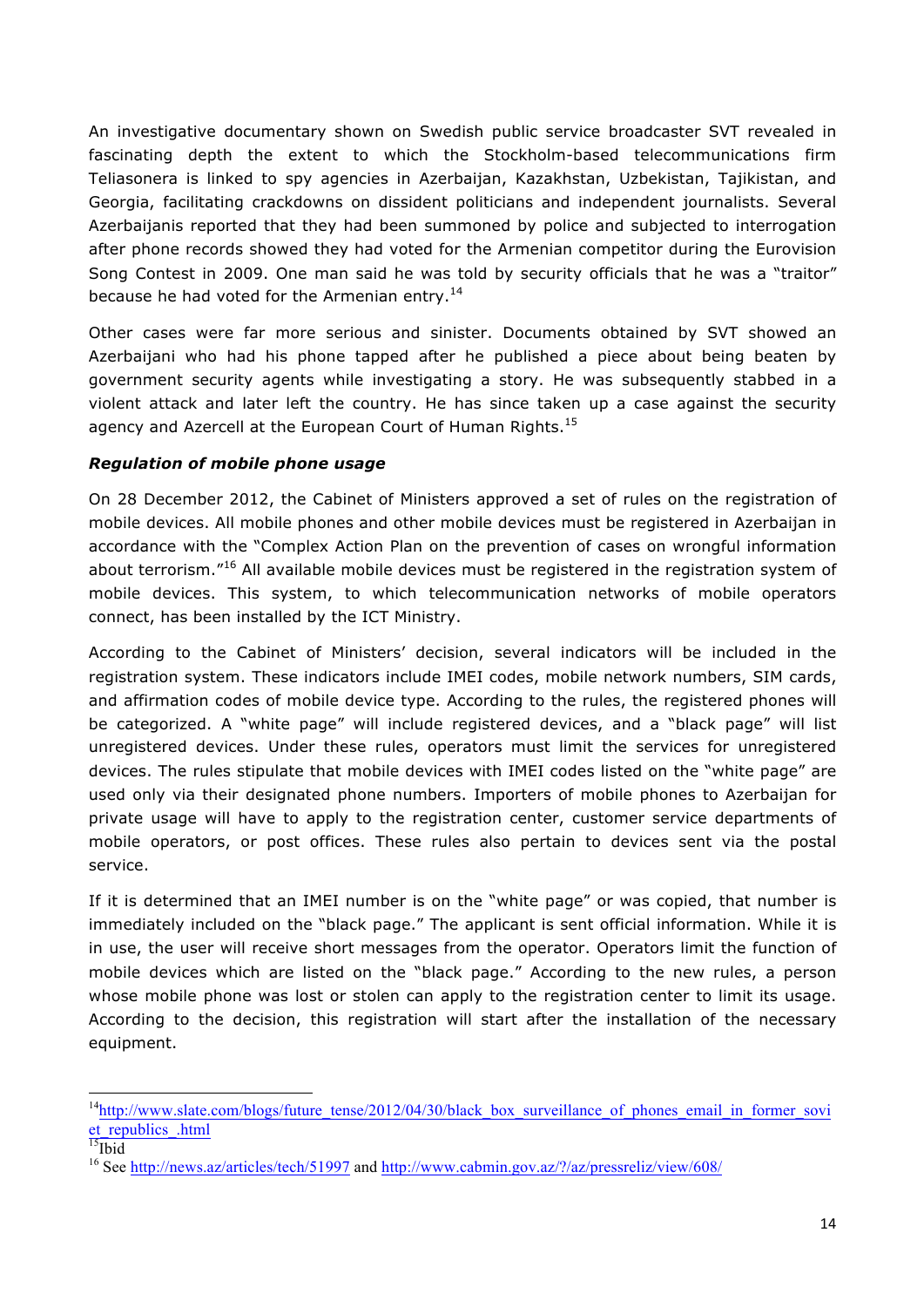## Chapter II. Plurality and transparency of ownership

### *Plurality*

Despite some television stations with national coverage in Azerbaijan, citizens have very limited access to diverse political views in the broadcast media. This is most importantly due to a government monopoly on television, with all national TV channels presenting mainly the activities of the authorities and ignoring opposition leaders and their views. In general, the media environment continues to deteriorate in the last few years, with detentions, defamation lawsuits and other forms of pressure on journalists constraining freedom of the media and creating an atmosphere that is not conducive to the freedom of ideas inherent in a democratic system.

Article 3 of the law on "Radio and TV Broadcasting" stipulates the fundamental principles of television and radio activities – ideological and political pluralism, and balance and objectivity. In addition to Article 3 of the law on "Radio and TV Broadcasting," Public TV is specifically obligated to adhere to the Law on Public TV and Radio Broadcasting. According to article 4 of this law, the principles of Public TV broadcasting include independence; objectivity, impartiality, and accuracy of information; pluralism and tolerance estrangement from clear political interests; and diversity.

Article 32 of the Law on Radio and TV Broadcasting stipulates the requirements for programs. Programs being prepared about politics during the entire period of IRFS' and MEMO 98's monitoring, however, did not contain some of these requirements – conditions for everyone to express their own opinions and views, objectivity, comprehensiveness, completeness and accuracy.

Similarly, as during previous media monitoring projects conducted by IRFS, the data shows that majority of the monitored media invariably neglects to offer Azerbaijani citizens opposing views on particular stories. It is also of concern that several disturbing trends in the way the Azerbaijani mainstream media cover political entities appear not to be the result of short-term anomalies, but genuine trends in the Azerbaijani media. These trends include the fact that the monitored media neglected to offer opposition any significant airtime and opportunities to challenge the political opinions of the current establishment. The monitoring results also confirm that Azerbaijani media generally lack investigative and critical reporting that would offer the public an in-depth analysis and assessment of political entities, in particular, the work of state officials managing public funds.

The Azerbaijani public service broadcaster, Ictimai, fails significantly to comply with its public service remit as stipulated by various international standards and good practices. ITV does not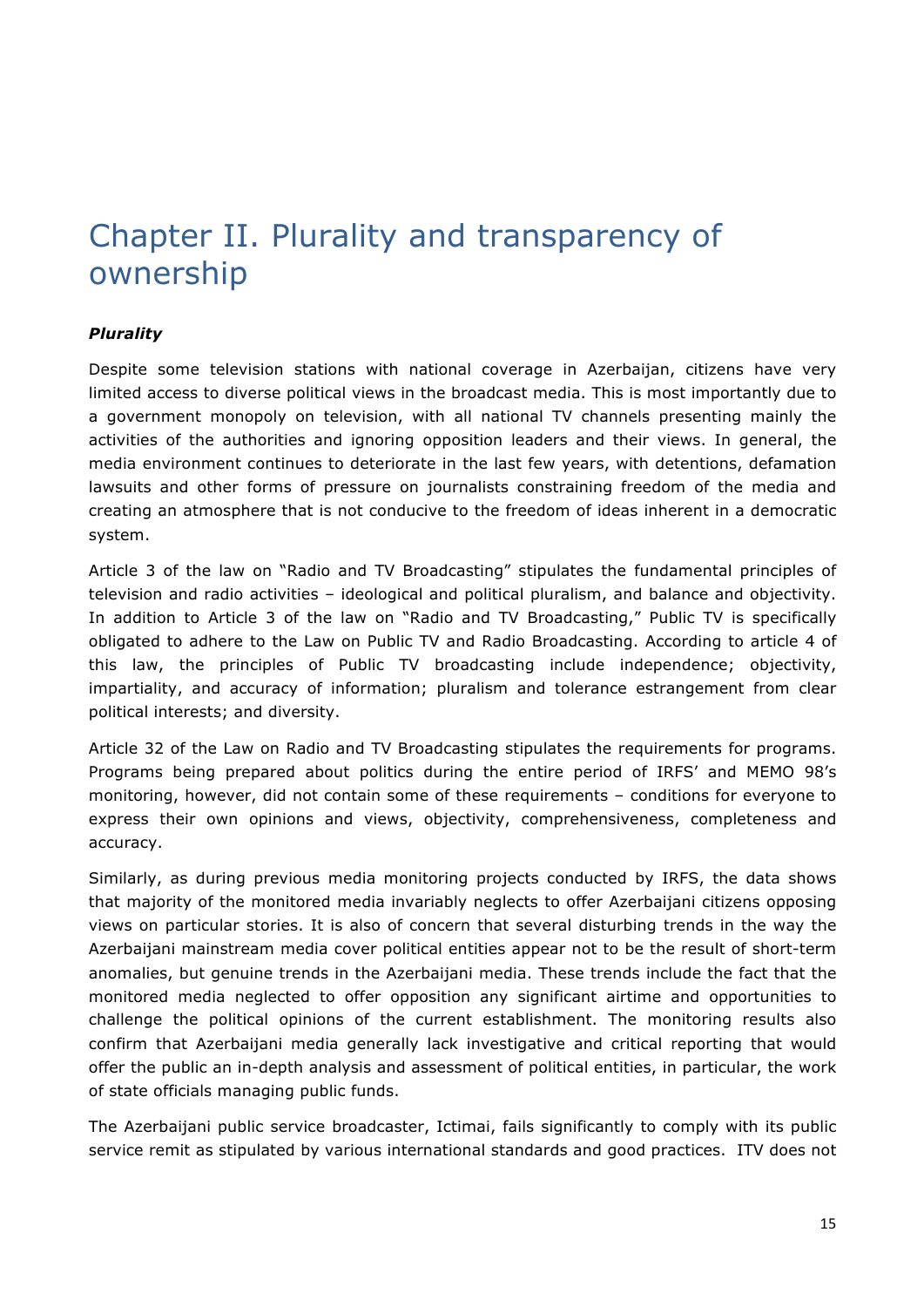serve the public interest or ensure pluralism, failing to provide balanced and varied programming for all sectors of the population as required through its membership in the EBU. Since its formation in 2005, ITV has primarily served the needs of the state, largely being used as a propaganda tool of the government with little or no independent reporting. Ictimai gives only brief – and often one-sided – information about significant events in the country, such as the activities of political parties or public associations. It often disseminates incorrect information about individuals and organisations and refuses to grant them airtime to exercise their right to reply.

Articles 7 and 8 of the Law on the Azerbaijan Republic on the Public TV and Radio Broadcasting stipulate the rights and responsibilities of the Public Broadcaster. The previous monitoring by IRFS and MEMO 98 conducted from September till November 2012 among other things focused on news and current affairs programmes of both ITV and ITR. The monitoring revealed that events and demonstrations organized by political parties and public associations were not covered in the news programs except for those organized by the ruling party – which is not in line with Article 8 of the Law on Public TV and Radio which stipulates that public broadcaster should provide unbiased and neutral news concerning activities of the governmental organs, political parties, social movements, religious confessions, financial and commercial structures.

The long-term media monitoring also found that some news items on the national broadcast media are presented in a conspicuously similar manner raising questions over editorial freedoms of these channels. It is alleged that the president's office determines television channels' editorial decisions. Many believe that this form of control is done through coercion, given the fact that television owners and managers are very closely linked with the country's political elite and are thus cooperating with the ruling regime. These channels serve the government's political goals, shaping public opinion by boosting, playing down, or ignoring certain issues, figures, or groups and instilling sentiments that benefit the ruling regime's political interests.

It is only some online media which offers an independent platform so that people in Azerbaijan are exposed to different views to those of the ruling establishment. In general, the media environment continues to significantly deteriorate, with detentions, defamation lawsuits and other forms of pressure on journalists constraining freedom of the media and creating an atmosphere that is very far from being conducive to the freedom of expression inherent in a democratic system.

News reports are mainly driven by activities of the president, his family members and the government - journalists themselves do not try to dwell on problems, single them out. There is an apparent lack of any analytical approach, and conversely, reports are sometimes limited to partial coverage. By contrast, some monitored online media try to provide alternative coverage.

In general, due to media bias, citizens remain uninformed. During the referendum in 2016, the monitoring conducted by IRFS and MEMO 98 revealed that "the media as a whole did not provide ample information about political alternatives ahead of the 26 September constitutional referendum. As such, based on the monitoring findings, even if voters followed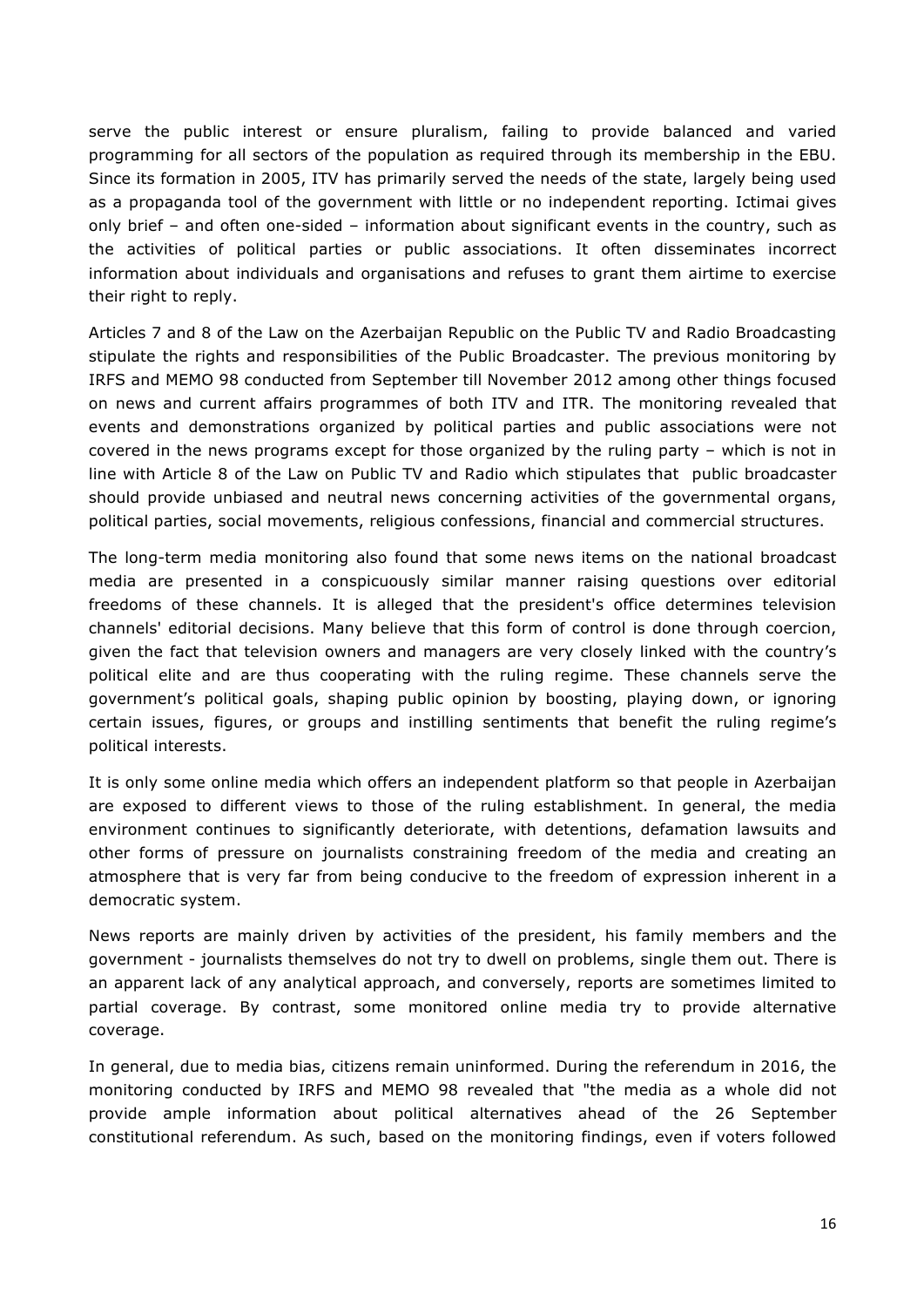several media, it was difficult for them to form an objective view of the campaign and to make an informed choice at the ballot box."

People were left to vote in the referendum without much knowledge of what was being proposed. The IRFS & MEMO 98 monitoring data further confirmed the alarming trend of the exceptionally limited range of political diversity that was revealed in the previous media monitoring projects (2009-2010). Instead of providing ample information that would help the electorate to learn about different platforms and views ahead of the referendum day, the monitored channels mostly acted as a mouthpiece for the government.

There is a clear problem in the way the state-funded media portray the election campaigns. As recipients of public resources, state-funded media have an enhanced duty to ensure balanced and fair treatment of politicians as well as comprehensive reporting on politically relevant events. They show only the activities of state authorities and overwhelmingly from a positive perspective; whereas mostly ignored any views independent of or critical of the authorities prior and during the campaign period.

Such conduct violates internationally accepted standards for the use of public resources. Analysis of the results highlighted the blatant misuse of state-funded broadcasters that were utilised as instruments of propaganda for particular state interests in their pre-referendum reporting and failed to provide the citizens with an objective, fair and impartial view of local events and topics.

Diversity continues to be on of the biggest problems for many media outlets. This is particularly the case when it comes to social issues, with media ignoring the LGBTQIA issues, religious freedom, children's rights, gender equality and other social topics.

Despite the fact that people still primarily get their news from television and radio, the importance of Internet is growing. People often feel that Internet news sources are more trustworthy, with more objective coverage and interactivity that allows consumers to levy criticism and commentary.

Generally, the Azerbaijani media do not facilitate the exchange of opinions, public debate, confrontation, investigation and commentary that would offer the public fully informed, analysed and assessed views of persons seeking elected office. Investigative and in-depth analytical reporting is virtually non-existent, with self-censorship being high, and journalists and editors avoiding sensitive topics, especially any mention of the Aliyev family.

#### *Transparency of media ownership*

The transparency of identities of political and social structures, individuals owning the media is an essential condition of free and independent development of the media. However, this condition is not fully followed in Azerbaijan. This is due to the fact that the enduring monopolisation of the media market by powerful groups close to the president and his family has deprived the Azerbaijani audiences of an effective variety of sources of information, and has thereby weakened the guarantees of pluralism. Such undue concentration of media ownership should be prevented through appropriate measures.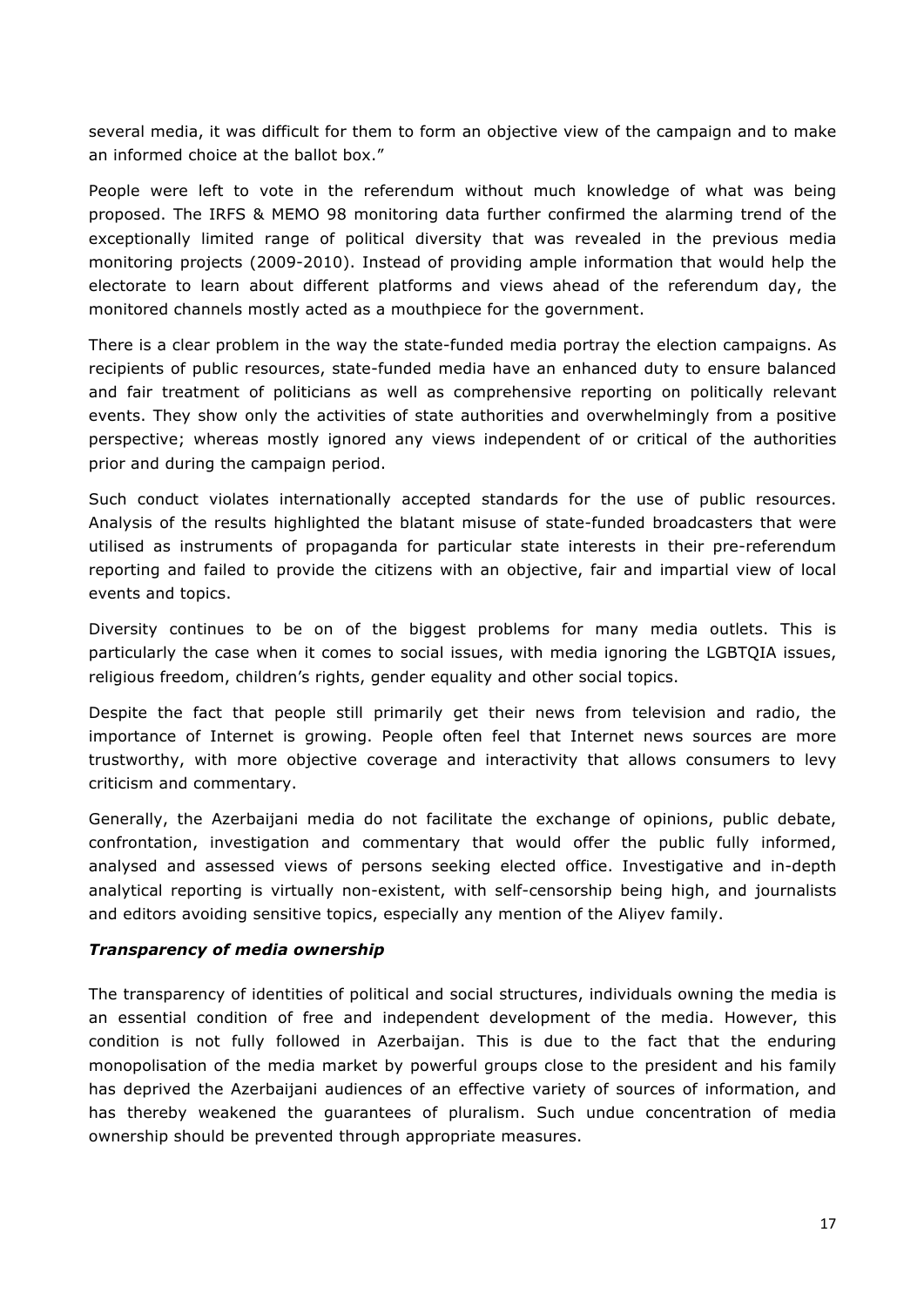The transparency of ownership requires responsibility and accountability. The general landscape is as follows: the media is officially or unofficially controlled by the authorities, political structures, the government officials, parliamentarians, donors, and sponsors.

The largest support for free media in democratic societies is an establishment of open advertisement market, unrestricted financial resources, the correct organisation of subscription and sales. Currently, in Azerbaijan, only official governmental print products have mandatory subscription (by deducting the price from the salary or allocation from the budget of organisation). The state provides open aid to the traditional media and secret aid to online media. It is absurd to expect financial transparency where there is no transparency of ownership.

From time to time, the government implements various projects to assist the media. During the rule of the former president, Heydar Aliyev, there was a practice of forgiving publishing and tax debts incurred by newspapers in a dire financial situation. While back then it was cheered by the media as it saved the printing media from drowning, it was still controversial. Sub-expectations of the "forgiveness" were not an establishment of media, owing to the authorities and dependent on them.\*

57.081.310 manats is allocated from the state budget to state-funded radio, tv and publishing houses in 2017's state budget. 4 mln manats to be allocated this year to the Mass Media Support Fund, established on April 4th, 2009. Twice a year, the Mass Media Support Fund provides financial assistance for implementation of various projects to the official, opposition and self-proclaimed independent newspapers (http://qafqazinfo.az/news/detail/qezetlere-pulayrildi-siyahi-81117 ) and holds competitions with the prize fund. However, the principle of fairness is not observed. All of the government-controlled media outlets are funded directly or indirectly, some get more, some get less. For last several years, the allocation of funds for the main opposition outlet "Azadlig" had been stopped. Court decisions, involving fines, stoppage of financial assistance, serious stress due to refusal of state-controlled "Gasid" distribution company to pay 90 thousand manat debt to the "Azadlig", and lastly, arrest of the "Azadlig"'s financial director Faig Amirli on false charges, let to closure of the newspaper in September, 2016.

The information about the real owners of TV and radio stations is not publicly available in Azerbaijan. Some time ago it was possible to get the names of owners by submitting information inquiries to the Tax Ministry.<sup>21</sup> However, independent investigations conducted by journalists often revealed that the people that the ministry stated as owners were just "nominal owners". Similar studies alleged that owners of Lider TV and Space TV are very close relatives of the incumbent president.

The amendments to the Law on the Right to Obtain Information and the Law on Commercial Secrets adopted by the parliament and endorsed by the president made it impossible to get information on the founders of commercial entities.  $22$  It looks that the government took this step to hinder independent investigations carried out by journalists. It should be noted that the government should be doing exactly the opposite – it is a good international practice to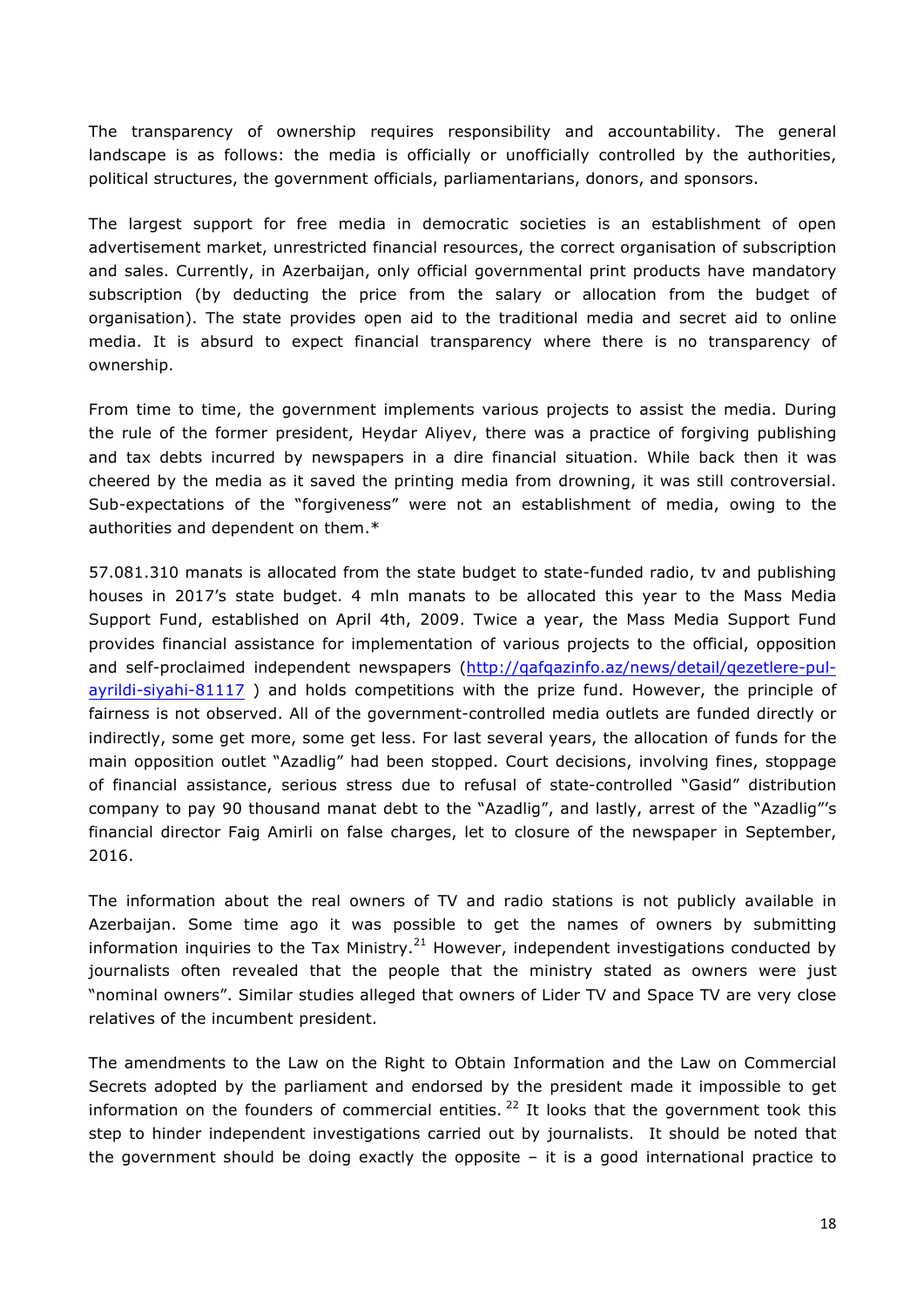ensure public access to detailed information regarding the involvement of individuals and legal entities in the ownership structures of the media and on the nature and extent of their respective involvement. Transparency of media ownership is not only important for the authorities in charge of implementing regulations concerning media pluralism so they can take informed decisions, but also for the public to make its own analysis of the information, ideas and opinions expressed by the media. $^{23}$ 

The state and private broadcasters do not publicise their financial statements, although the broadcasters that are funded from budget should keep this information available to the public.

According to Articles 12.3.1 and 14.1 of the "Law on Accountancy", commercial and government-funded entities must prepare their financial statements and publish them either in the paper (press) or in a digital form (website).<sup>24</sup> AzTV violates the principles of this law and fails to publish its financial statements.

The AzTV is a media outlet that receives the most of the state funding. For 60 years, the AzTV has been funded from the state budget. The global economic crisis hit Azerbaijan too and led to a reduction in state funds, which affected the media as well. State TV channel AzTV received 31.7 mln manat from the state budget in 2017, while it was 35.5 mln manat in 2016. However, for the last ten years, the state-funded TV is cooperating with creative people – journalists and directors – based on short-term contracts and honorarium terms. The AzTV has a strong technical capacity. But this capacity, state-of-art equipment is used for coverage of presidential appearances only. Financial costs of AzTV are not transparent. While there are reports on media about audit and inspections by the Chamber of Accounts, no results or facts are disclosed. No reports are provided on where and how the state allocated funds were spent. According to media, about 660 million manats were allocated for financing of operations of the AzTV for last ten years. Maybe that's why, according to the media investigation (https://www.24saat.org/aztv-nin-ofsor-sirk%C9%99tl%C9%99ri-nec%C9%99-yoxa-çixirarasdirma-119315.html) (disclaimer: investigation was conducted by the "Bizim yol"

newspaper, I was not able to find its link), 158 million of 704 mln manats that the AzTV received from the state budget for the last 11 years were spent via unknown foreign companies. There are reports on the AzTV's cooperation with companies, illegally operating in offshore areas, Virginal Islands, New Zealand, and the United Arab Emirates without proper official registration.

"Culture" and "Sport Azerbaijan" TV channels that are in the sphere of influence of the AzTV and which actually employ the same people, are also funded from the state budget. There are no reports, disclosures, or information on how and where they spend the state funding. Advertisement and Sponsorship revenues are not disclosed.

Public TV's annual budget of about 16 million manats was reduced to 11,5 million manats in 2017. While Public TV was reporting to the Public TV and Radio Broadcasting Council during the first years after its establishment, there is no information on any reports for the last several years. While Jahangir Mammadli, the chairman of Public TV and Radio Broadcasting Council claims that annual reports are provided, neither are these reports disclosed to the public nor to relevant media outlets. That means that operations of the TV channel are not transparent and closed to the public.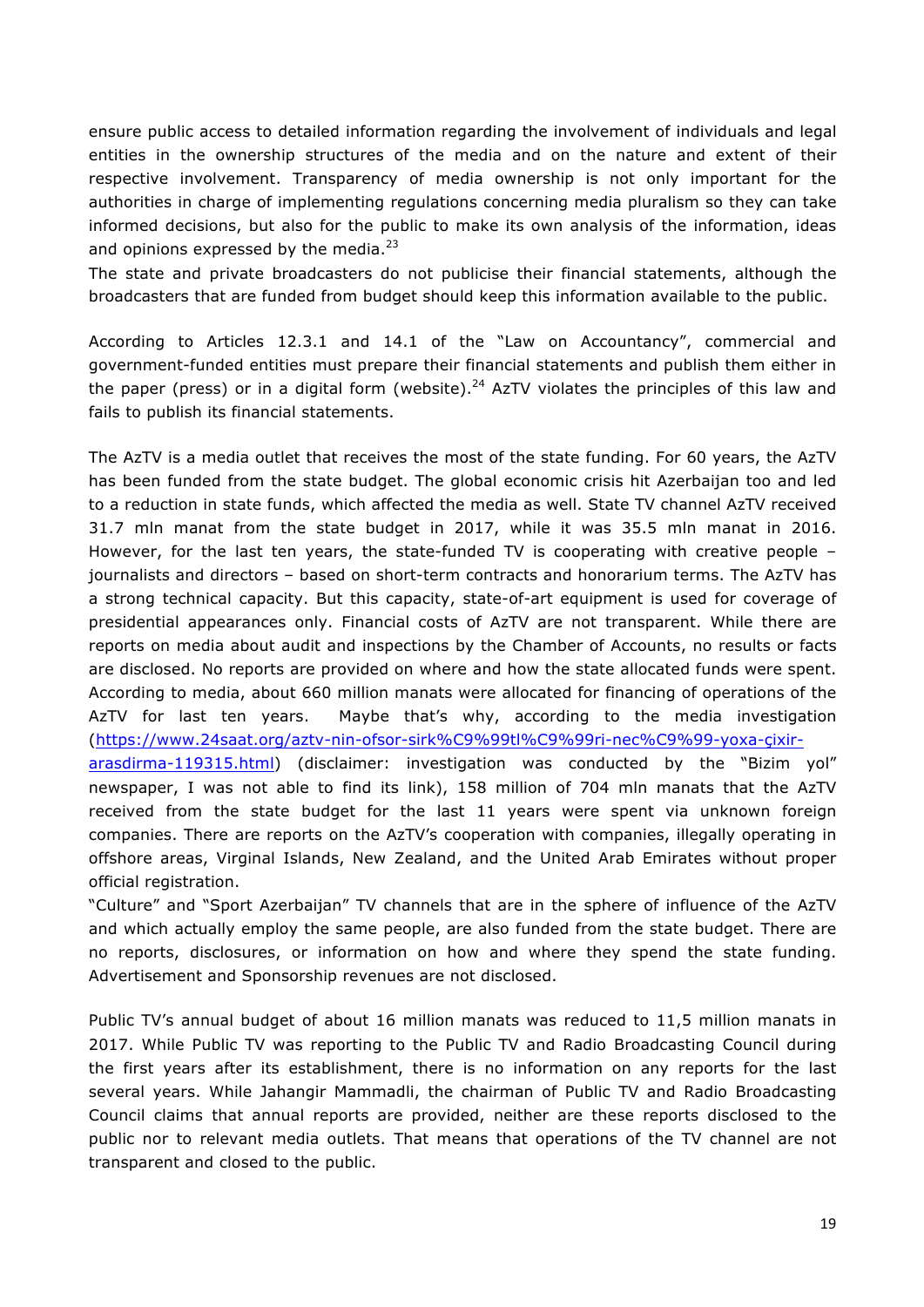Private Space TV channel is self-financed and is not required to provide reports or disclosures as such. There are reports on the media on financial hardships of the Space, on their inability to pay salaries and honoraries to employees in a timely manner.

There is no information on ownership, revenues and expenses of private Lider TV, Free Azerbaijan TV and Radio Broadcasting Company, Khazar TV, and ARB-TV Company.

## Chapter III. Media as a platform for democratic discourse

Democracy gives people the right to participate in public affairs. Pluralism arises in a democratic society and social environment.

In an atmosphere of political pluralism, citizens are free to have views and a world view of their choice. However, they must also respect the same rights of other people and be tolerant of any difference of opinion.

In Azerbaijan, the mass media are clearly not a platform for open discussions and exchange of views. The traditional broadcast does not provide a real platform for democratic discussions at a time when the majority of middle-aged and elderly people in rural areas receive their information and knowledge from television stations. TV channels AzTV, ITV and ATV, broadcast debates on political, economic and scientific topics. Guests invited to these discussions, in particular, political debates, are unequivocally representatives of the ruling New Azerbaijan Party, commentators and political analysts close to the government. Discussions do not reflect reality, and the spotlight is manipulated. For example, television stations do not discuss political grievances within the country or problems of ordinary citizens, but accentuate the importance of the President's visits to some countries, e.g. Iran, Pakistan or Qatar, keep this topic in the spotlight and turn it into a subject of discussion involving pro-government experts and MPs. This is actually not a discussion, but propaganda.

AzTV's Pulse of the Day and Ichtimai TV's Topical Issues, Business Discussion, Consensus, and Media and Time programs are in the format of round-table discussion. But none of them offer democratic debates. In the last 4-5 years, none of the TV channels has invited any representative of opposition parties, political organisations or associations or civil society to such discussion programs. Therefore, the media do not reflect the diversity of society.

Although Ichtimai TV focuses to a certain extent on the way of life, occupation and traditions of various ethnic groups (through documentaries), their problems do not turn into a subject of discussion. People with different social backgrounds are seen on news programs but are not invited to open discussions. The topic of religion is brought to the discussion platform, but a democratic approach is not observed. The state propagates the state's tolerant attitude towards religious sects and multiculturalism, but religious people are not invited to debates on secular topics. The mass media are not open to the topic of religion. In November 2015, law enforcement agencies of Azerbaijan conducted a large-scale operation in the village of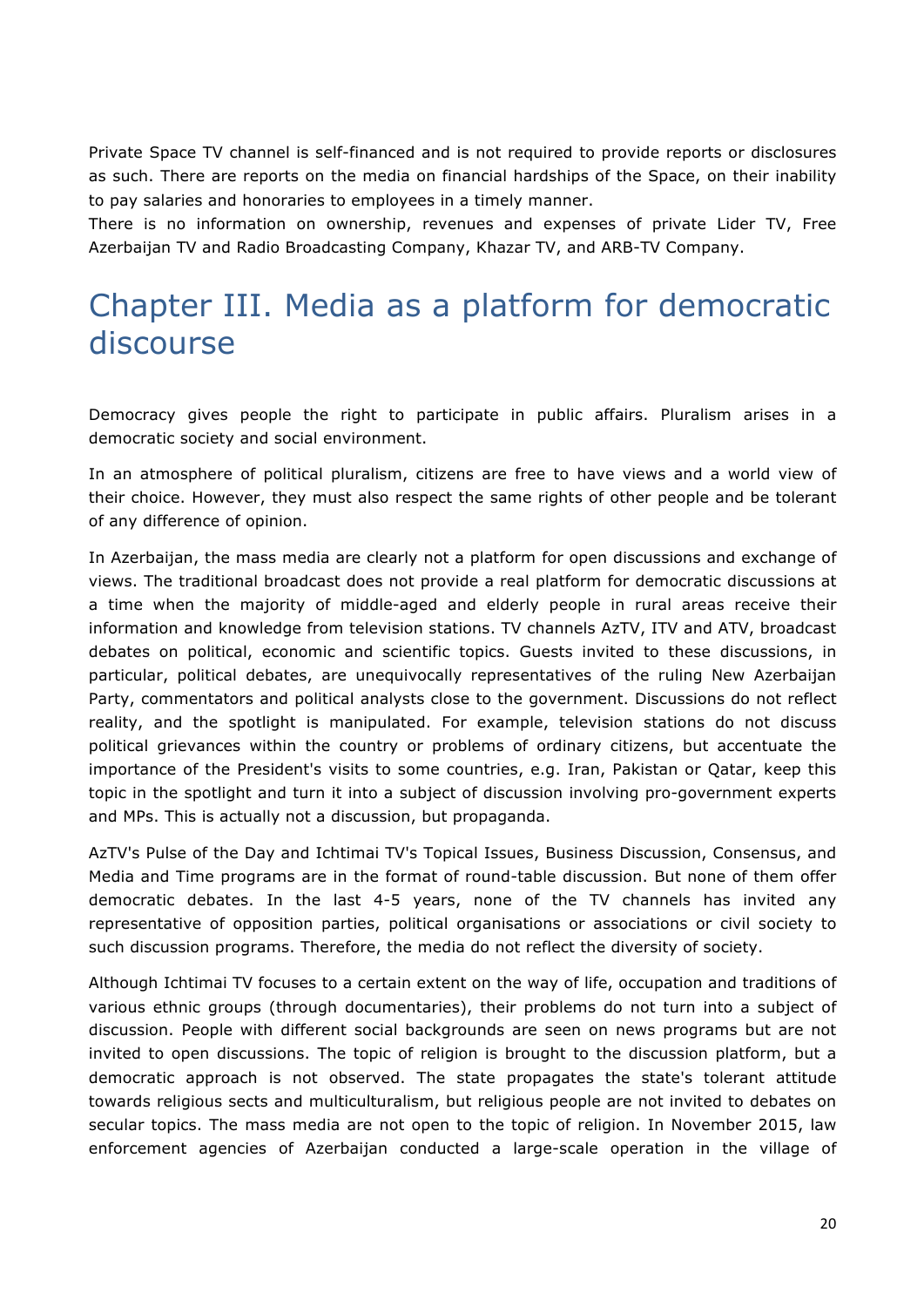Nardaran, a religious centre in Baku populated by religious people. During the operation, six people were killed, including four religious men and two police officers, and hundreds of believers were arrested. Trials for those arrested have been ongoing in groups for about a year. The participants in the first trial received prison sentences of up to 20 years. Trials and individual arrests are underway in the other two groups. However, national TV channels, government newspapers and websites, and radio stations have never covered these court proceedings, nor there have been any discussions involving representatives of the government, religious sector or general public.

Government mouthpiece AzTV gets NAP-affiliated MPs and leaders of ministries to make some statements, and Ichtimai TV gets them expressed through the mouths of the heads of political parties represented in the Parliament (which are allegedly pro-opposition and unaffiliated, but indeed pro-government) and non-partisan MPs (who actually side with the government).

Democratic discussions and sometimes verbal duels occur only on social networks, between Facebook or Twitter users, and it means that it happens out of sight of the general public, in a narrow space. Even pro-opposition websites do not offer opportunities for open discussions.

Freedom of the media and freedom of expression, which are fundamental values of democracy, are not observed in the Azerbaijani media.

The duty of the media is not limited to providing information about facts. Its duty is to inform the public and interpret facts and events to create conditions for the discussion of issues of public importance. Sound debates and discussions are an integral part of democracy. Although the legislation speaks about television and radio activity aimed at ensuring everyone's right to hold open and independent discussions, there are no free discussions on Azerbaijani television stations. There is no independent TV station in the country. The state-run and private TV channels broadcast programs by instructions from the Presidential Administration. The media situation in the country has become even worse than in previous years.

*State control over media: a carrot and stick policy*

.

On September 26, 2016, anti-democratic changes were made to the Constitution in Azerbaijan. These changes consisted of prolongation of the presidential term from 5 years to 7, elimination of 35 age limit for being eligible to be elected a president, establishment of vicepresidentship. The changes serve to the concentration of power in one family and are contrary to democratic values. State of affairs when TV and many print and online media are under the government control, operations of media organisations are made impossible in the result of changes made to the NGO legislation, tens of bloggers and journalists remain detained is evident of the dire situation with freedom of expression.

When citizens, representatives of opposition political parties, unions and organisations held sanctioned meetings, media outlets and TV channels under the government control instead of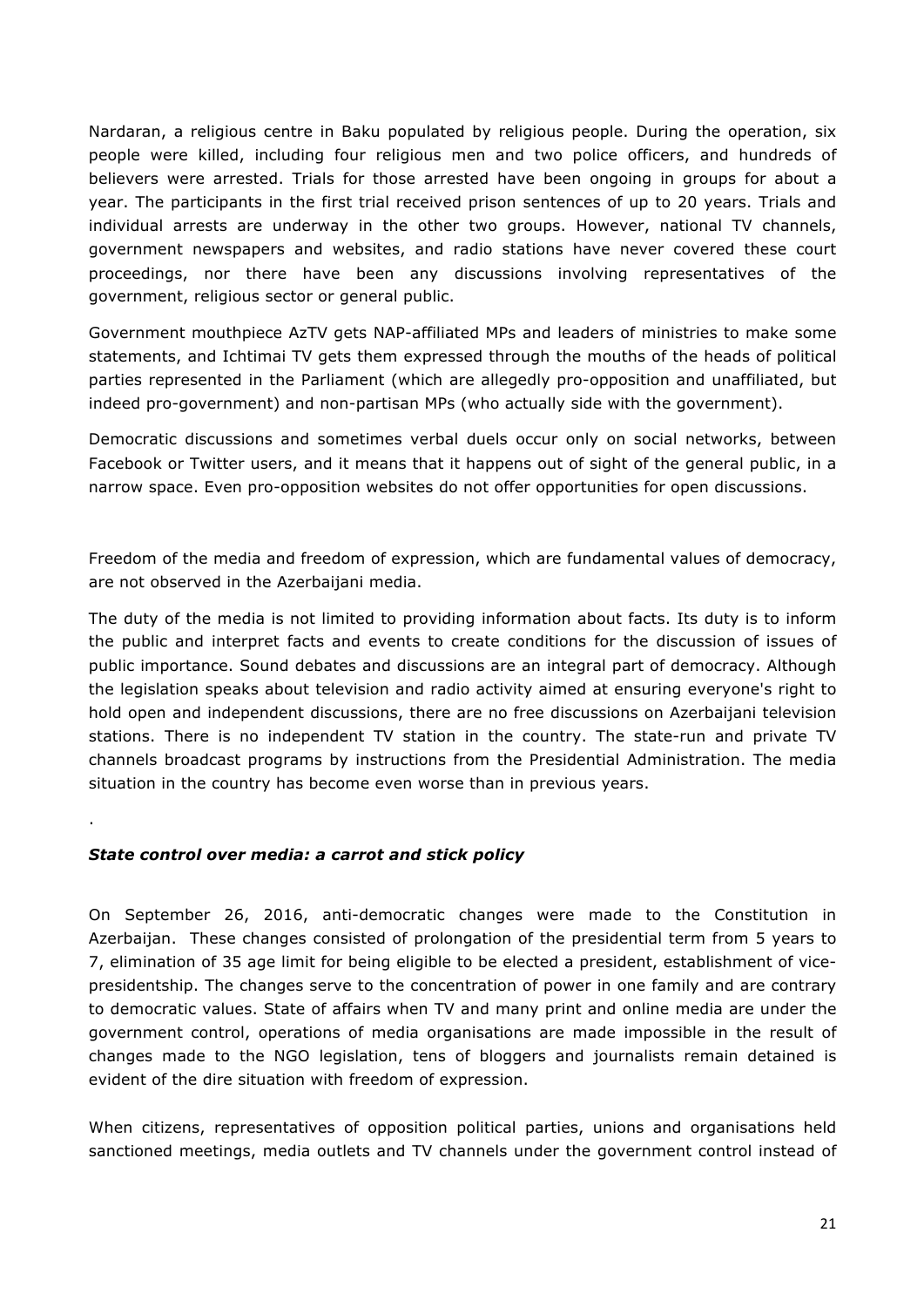finding out what the demands and wishes of citizens were about, went on distributing materials, containing texts, demeaning the participants of the meetings. The only positive support material was broadcasted by the TV channels about preparations made before the referendum. No outreach regarding the referendum was conducted. The substance of changes to the Constitution was not explained.

According to results of monitoring of TV, radio and online media conducted by the IRFS and Memo 98 regarding the referendum, alternative views were not displayed; people's right to acquire information on the referendum was not fulfilled. While some online media provided information on the referendum, the number followers of these sites dos not make even one percent of voters. Results of monitoring determined that TV and radio channels were conducting covert propaganda of President and the government agencies at that time.

#### *The National Television and Radio Council*

Because the government exercises full control over the broadcast licenses via NTRC, the licensing of broadcast media outlets remains highly political, biased, and non-transparent. There are no legal guarantees of its independence. Established on 2 October 2002, the NTRC is a regulatory body for licensing, frequencies and broadcasting of TV companies operating in Azerbaijan. The NTRC consists of seven acting members appointed directly by the president and is fully funded from the state budget. Analysis of activities of the organisation, launched in 2000, reveals that it is entirely dependent on the authorities and adopts decisions based on instructions from the presidential administration. NTRC allocates financial resources for the development of TV series directly to the TV stations as the government mandates. The council pays attention to this issue and monitors it. The first clashes with ANS TV, the first private TV Company, which has operated independently in Azerbaijan since 1991, were about the improper spending of the funds which were allocated to them. After several court decisions, the ANS TV was shut down.

The reason for closing down ANS TV and Radio was an interview they conducted with Fatullah Gulen, who was charged with an attempted coup d'etat in Turkey.

On 18 July 2016, the authorities revoked a special permit they had previously granted to ANS in a meeting of the NTRC At the same time they decided to stop the airing of "ANS Independent Broadcasting and Media" Company for one month and apply to the courts to revoke their license. The court granted the motion, and would not uphold ANS' appeals of this ruling.

#### *Control of the broadcast media*

Presently, the most controlled segment of the Azerbaijani media is television and radio broadcasting Currently, there are nine national TV channels in Azerbaijan and Nakhchivan State Television broadcasting from the Nakhchivan Autonomous Republic. Four of them are state, five of them are private, and 1 is Public Television. There are two state-financed radio stations being Radio Azerbaijan (broadcasting since 1926) and Ictimai Radio (Since 2004).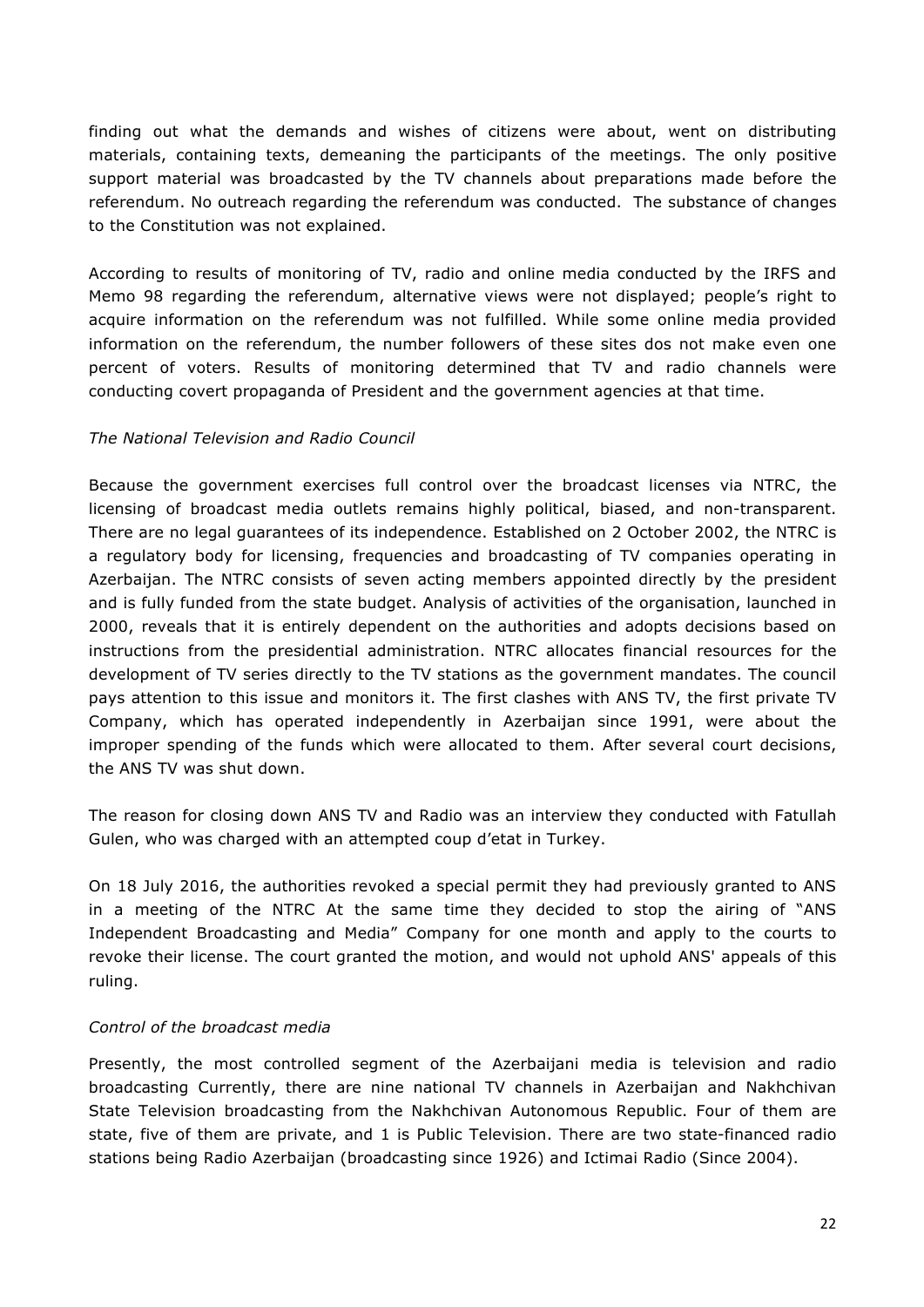The first television broadcasting in Azerbaijan dates back to February 14, 1956. In different times, this television has been called the Azerbaijan State Television and Radio Broadcasting Committee, and the State Television and Radio Broadcasting Company. On March 23, 2005, based on the Decree #213 of the President of Azerbaijani Republic, the "Azerbaijan Television and Radio Broadcasting" has become 100 percent state-owned Closed Joint-Stock Company. The television is being financed by the state.

Both "Mədəniyyət" (developed within the mandate of AzTV2) channel launched under AzTV's control on February 14, 2011, and the "Sport Azerbaijan" channel founded on February 1, 2009, have state status. Nakhchivan State Television has been broadcasting since 1963. News and news related social and political programs serve the propaganda of Vasif Talibov, the Chairman of Supreme Assembly of Nakhchivan. Nakhchivan TV reminds the mini model of AzTV.

While becoming a full member of CoE in 2001, one of the commitments Azerbaijan undertool was the creation of Public Television. On 5 November 2004, the President Ilham Aliyev signed a decree on the application of the law on "Public Television and Radio Broadcasting" which took effect on 29 August 2005. Azerbaijan's public service broadcaster, Ichtimai TV (ITV) is not funded through subscriptions or licenses as in most of the countries of the EBU, but from public funds. Perhaps this is why ITV is not serving the public interest, but the interests of the government, demonstrating AzTV like broadcasting. Although the Law on Public Television and Radio Broadcasting clearly states that Broadcasting Council should elect the Director of the PSB channel, to date the position is filled in agreement with the government.

Since the "Directorial election" in 2003, the ITV has been practically functioning under the influence of AzTV. ITV takes all important data on state affairs from AzTV and broadcasts it. By merely changing the logo, it broadcasts the active material as its own. In fact, the management of all four channels financed through the state budget (AzTV, ITV, Culture, Sports Azerbaijan) is carried out by one person. They exchange all the materials among themselves. Practically, three state and one public channel are being carried out from the center which indicates clear gaps in the legislation. It is also a violation of the rights of the audience.

"Space" Independent TV and Radio Company has been operating since October 12, 1997. The website of the channel (Space.az) indicates that the founder of the TV is the famous composer and public figure, Sevil Aliyeva. Sevil Aliyeva, the daughter of former President Heydar Aliyev, and the sister of current President Ilham Aliyev has been living in London for a long time.

Private broadcaster Lider TV has been operating since September 1, 2000, under the license of "Lider TV and Radio Azerbaijan" LLC. The owner of the TV channel is President Ilham Aliyev's cousin Adalat Aliyev.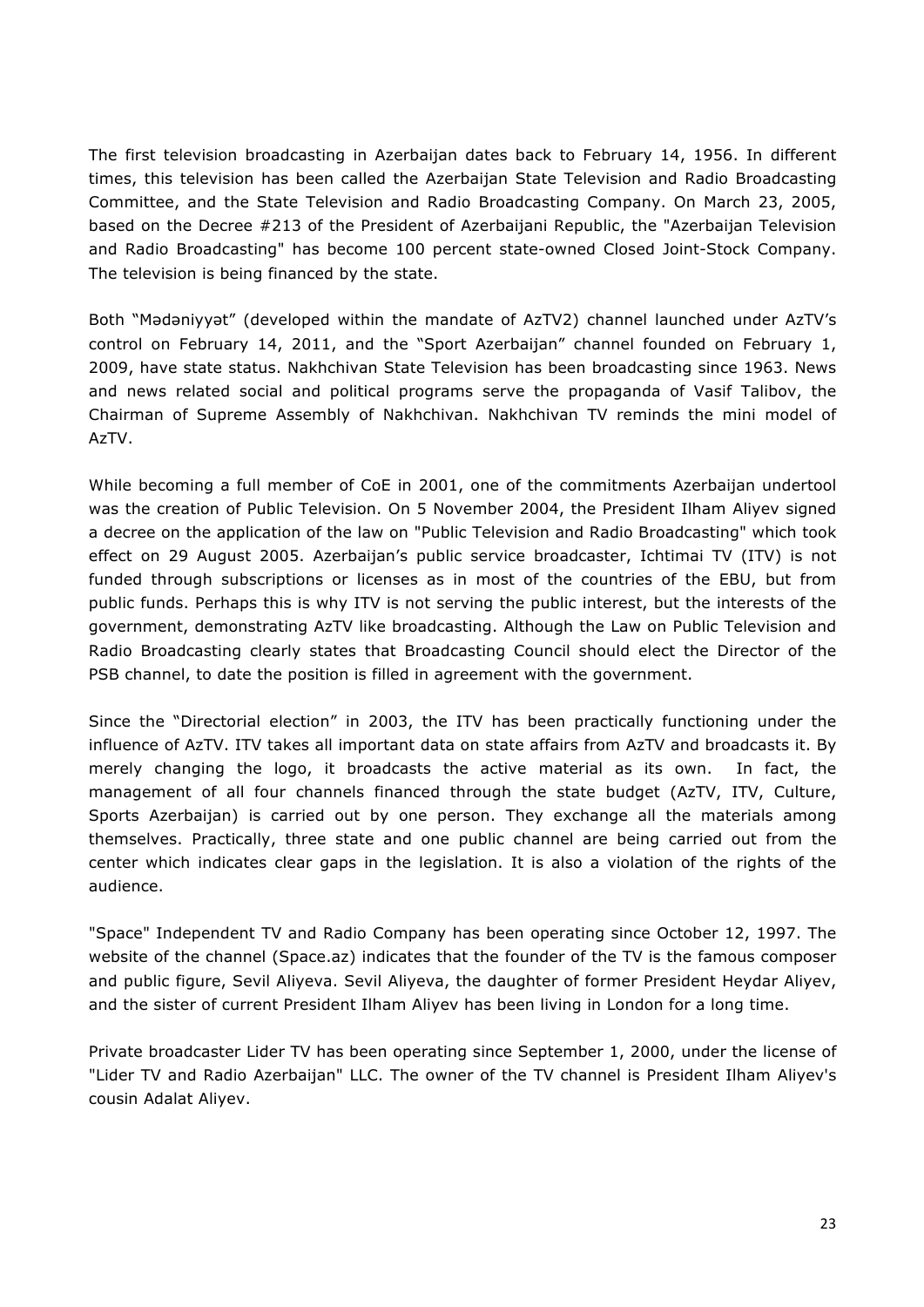Four state funded channels (AzTV, Culture, Sports Azerbaijan, ITV) and two more (Space and Lider) belong to Aliyev's family who has been in power for 23 years now. It means a total of six channels is under de facto control of the government. Backscreen events of these channels neither open to public nor transparent.

The ATV and Radio Broadcasting Company (managed by Vugar Garadaghli) has been on the air since December 25, 2000. Operating since October 2, 2007, and owned by Samanyolu Broadcasting Group, the "Khazar" TV (managed by Shamkhal Hasanli), and the Azerbaijan Republic Broadcasting (ARB) channel which has been broadcasting since May 10, 2004. All three channels are private broadcasting companies.

Independent media is like a mirror for a democratic society. Independent media means being independent by nature and activities, i.e. not being dependent on the authorities, the owner, or financial resources. It is impossible to establish a free media outlet without an independent editorial staff, mutual understanding, and compromise. Freedom of media cannot be achieved without a commitment to principle, ethical research, investigation, and authority. Independent media brings viewers and readers closer to an event by providing actual and objective information. It does not serve a strengthening of preconceived opinions and beliefs. Information is delivered not in a one-sided, but in a multi-sided manner and provides the citizen with the opportunity to choose to accept information. This distinction is not one of the aspects of the Azerbaijani media. The viewer is not given a choice, and the information is provided on a need to know basis. Supply does not match demand. Accessibility is not provided. The government agencies do not respond to journalist's requests, and official media does not cover the issues of the citizens.

President Aliyev does not engage with the local media at all. The TV channels get their news about the regime from the government bodies, law enforcement agencies, and state websites. The state media lacks the ability to do research or investigative articles.

Another serious problems for the media include unfair remuneration of journalist work, no official labour contracts and lack of protection of journalists' rights. Trade unions protecting the rights of journalists are respected and listened to. It is not like that in Azerbaijan. While there is some civil society that protects the rights of detained journalists, whose rights are violated under the pressure of the government, there is no journalist trade union. And this leads to non-transparency. Unfair remuneration of journalist work results in the establishment of racketeering journalism. While the number of negative cases in this area is declined for last years, racketeering journalism is still plaguing the profession. The main reason for mentioned facts is a dependent status of the media, which is not provided with the opportunity to become independent.

**"Government journalist"** is a term coined in Azerbaijan. Such reporters work on all TV channels and press.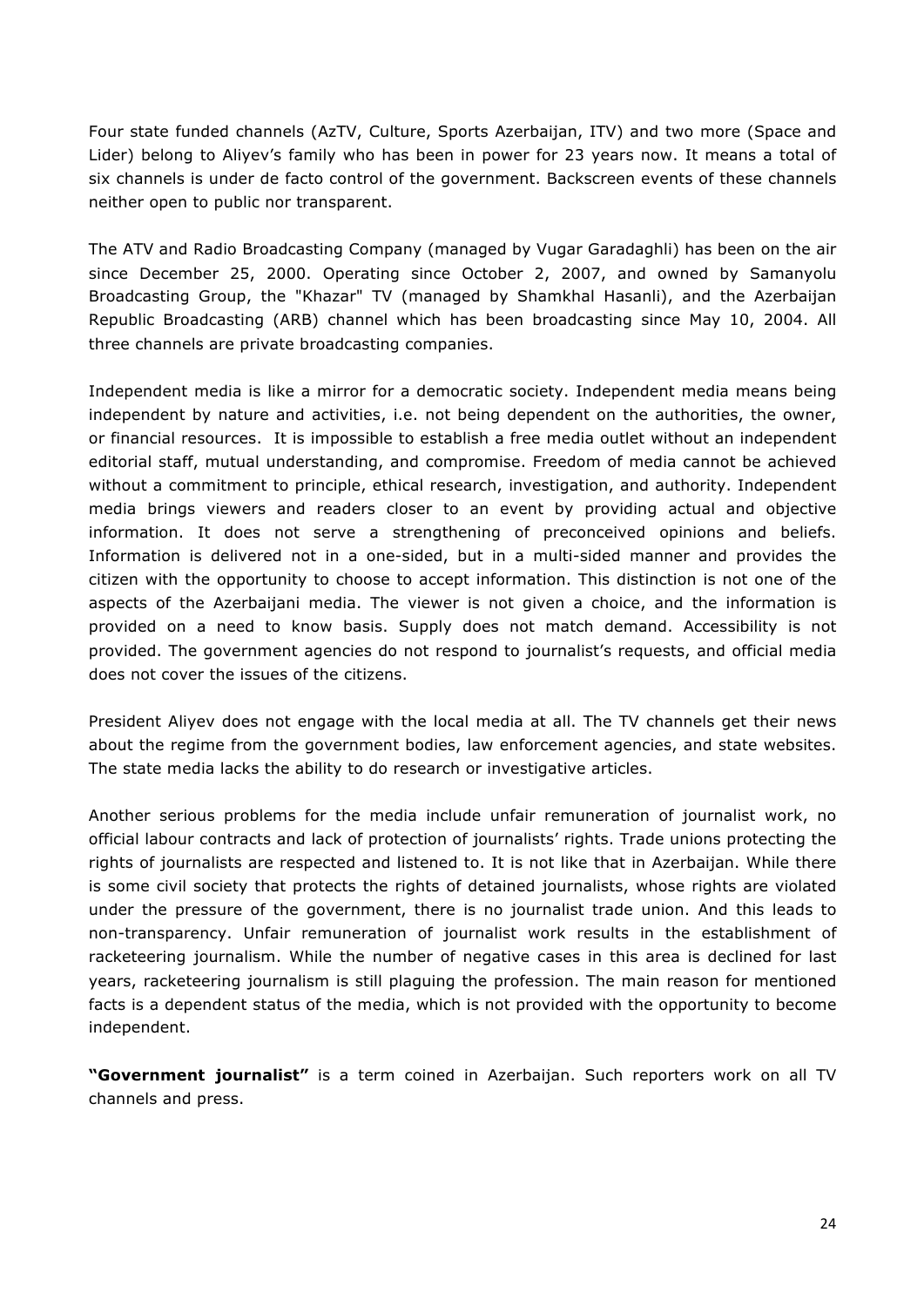The government's desire to co-opt journalists, to get them under control, manifested itself by supplying the journalists with apartments at the tax payers expense.

On 22 July 2013, an apartment building was opened, which was specifically built for journalists in the Bibiheybat area of Sabail District of Baku. 150 journalists were provided with apartments at the opening ceremony which was attended by the head of the state, Ilham Aliyev. After the opening ceremony, the foundation for the new office building for journalists was laid. At the time, independent journal. ists took action of providing media employees with free apartments by the state as an outright "buyout" of journalists. They called for their colleagues, yearning to get free flats, to refrain from this action. However, these calls were not supported since journalists and media workers, in general, are in a hard social situation, which breeds dependency.

In fact, the dialogue between the government and opposition media has been nonexistent for many years, and they express very differing opinions on the current situation and specific events as if they live in two different dimensions. Different perspectives deter those in the media community from searching for the shared values needed to define their work. Overt political pressure on the press eliminated professional solidarity, which is considered an asset for the successful development of the media. These disagreements undermine the capacity of journalist unions to recruit staff and organise efficient work, to speak with one voice. Journalist unions and other professional groups should support their colleagues and collectively defend the environment, enabling journalism. By doing so, they would create a critical framework for solidarity with the social philosophy of ethical conduct in the media community. The lack of mutual understanding between the journalists and groups prevents the development of a genuinely professional media community.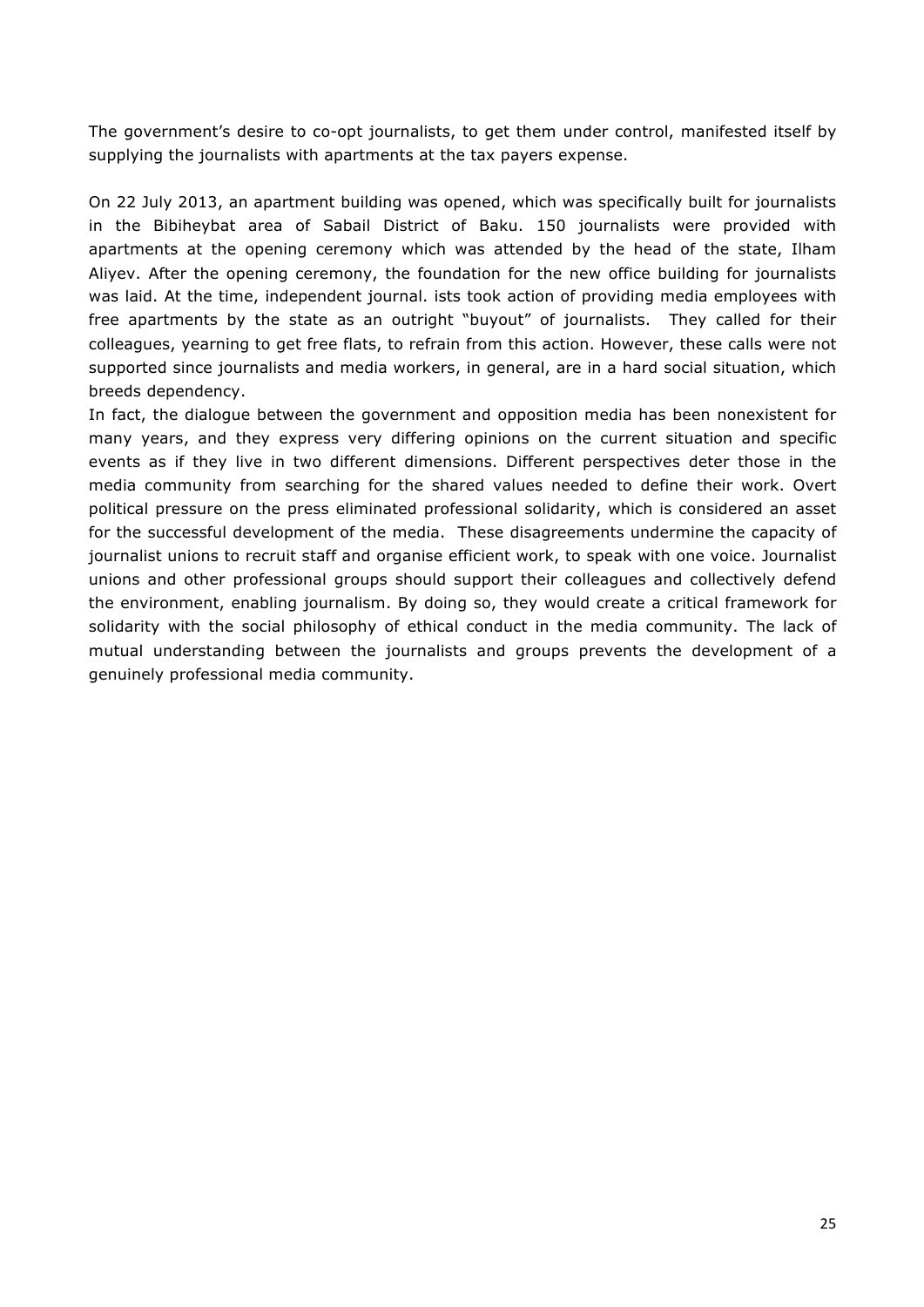# Chapter IV. Professional capacity building and supporting institutions

#### *Media education and literacy*

One of the most painful issues of the Azerbaijani media today is a lack of professionals. The fact that a fast growing journalist army is very far from professionalism is one of the biggest problems of media. The hiring of inexperienced or unethical journalists due to competition, unprofessional approach to staffing (hiring of acquaintances, friends, nepotism) eventually leads to media's weakness, disapproval in society.

Two universities – Baku State University and Baku Slavic University – prepare credentialed journalists in Azerbaijan. Since 1 March 2010, the Television Academy operates under the auspices of the Azerbaijani State TV. Unfortunately, there is no record of any success of this Academy, and no knowledge of any personal achievements from its graduates.

ANS TV was one of the more successful organisations in raising journalist professionalism, in nurturing journalist able to work according to international norms and standards. But the government crackdown permanently prevented its development.

Civil society – NGOs in Azerbaijan provide support to the development of media by preparing brave, combative, and able journalists, especially by contributing to their professional development through training. But "undeclared war" against independent NGOs created serious problems in this area too. Their activities were curbed. In training and events for current and prospective journalists, organised by the government and local NGOs under their influence, they mostly are being taught how to become the government propagandist.

#### *Media freedom watchdogs*

Repression of freedom of expression in Azerbaijan is not limited to traditional forms of media, or even to online media. The authorities continue to limit individuals' rights to express any form of dissent – whether through publishing or broadcasting through traditional forms of media; posting via online media outlets or social networking sites; taking to the streets in protest; or simply being affiliated with a NGO or political party perceived as critical of the authorities.

The rights to freedom of expression, freedom of assembly, and freedom of association are fundamental to democratic society, as mutually reinforcing rights. In Azerbaijan, despite the country's obligations to respect and protect these rights through its accession to major international human rights treaties and per the national legal framework, these have become mutually restricted rights, presenting an obstacle to the country's overall democratic developments.

Local and international NGOs working on democracy and human rights in Azerbaijan have been the targets of government interference. This can take the form of harassment, or more seriously, of legal pressure.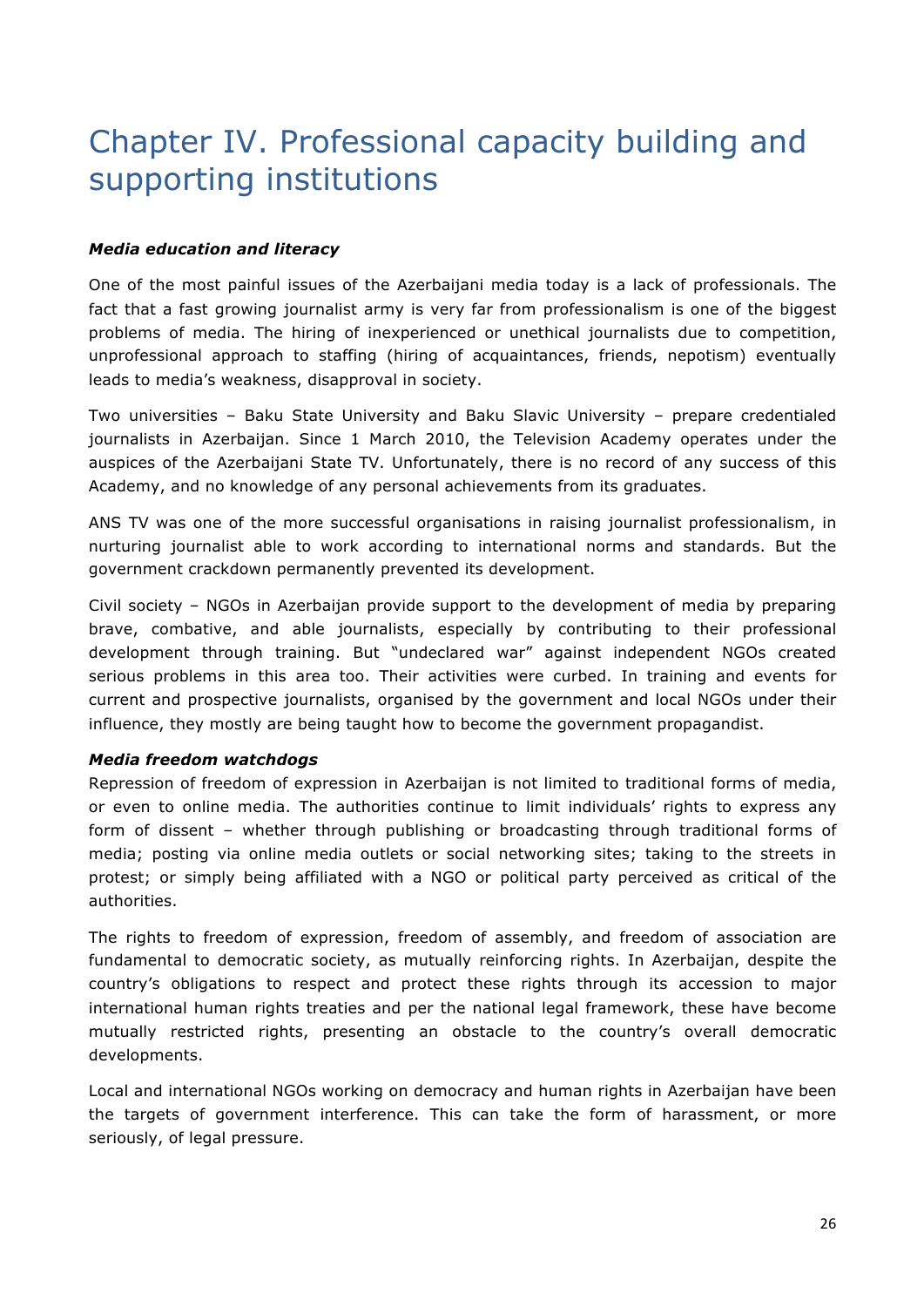In 2014, followed by reactionary changes made to the law on NGOs, the government has launched a criminal case to independent NGOs on tax evasion which forced many organisations to stop their activities. Several prominent civil society leaders who had been arrested as part of that criminal investigation were sentenced to prison on spurious charges in 2015. Among many cases, in April, Human Rights Club chairman, Rasul Jafarov received a six-and-a-halfyear term—later reduced on appeal by three months – for illegal entrepreneurship, tax evasion, and abuse of office. In August 2015, Leyla Yunus, director of the Institute for Peace and Democracy, was sentenced to eight and a half years in prison on similar charges, and her husband, historian and academic Arif Yunus, received seven years in the same case. The two were conditionally released in December and November 2015, respectively, due to deteriorating health. They were allowed to travel to the Netherlands in April 2016 to receive medical care and have lived there since.

However, new hearings were ordered in April this year after the court started examining an appeal from the pair, who are seeking full exoneration.

On 8 August 2014, the Prosecutor General's Office conducted an illegal search at offices of Legal Education Society and IRFS, confiscated documents and equipment and sealed both offices. Due to pressure and persecution imposed on Emin Huseynov, the Chairman of IRFS, he found refuge at the Swiss embassy in Azerbaijan. He was able to leave the country only in June 2015 on a Swiss federal jet, accompanied by Swiss top offial, Didier Burkhalter, who was attending the opening of the European Games. In the wake of Emin Huseynov's escape to Switzerland from that country's embassy in Baku, Azerbaijan's government has announced that it has deprived him of citizenship.

Reprisals against against non-profit organisations defending the rights of journalists and reporters, in reality, is an indication of assaults against free media. Intolerance against free speech, reactions towards the supporters of speakers, impede the way for the democratic media.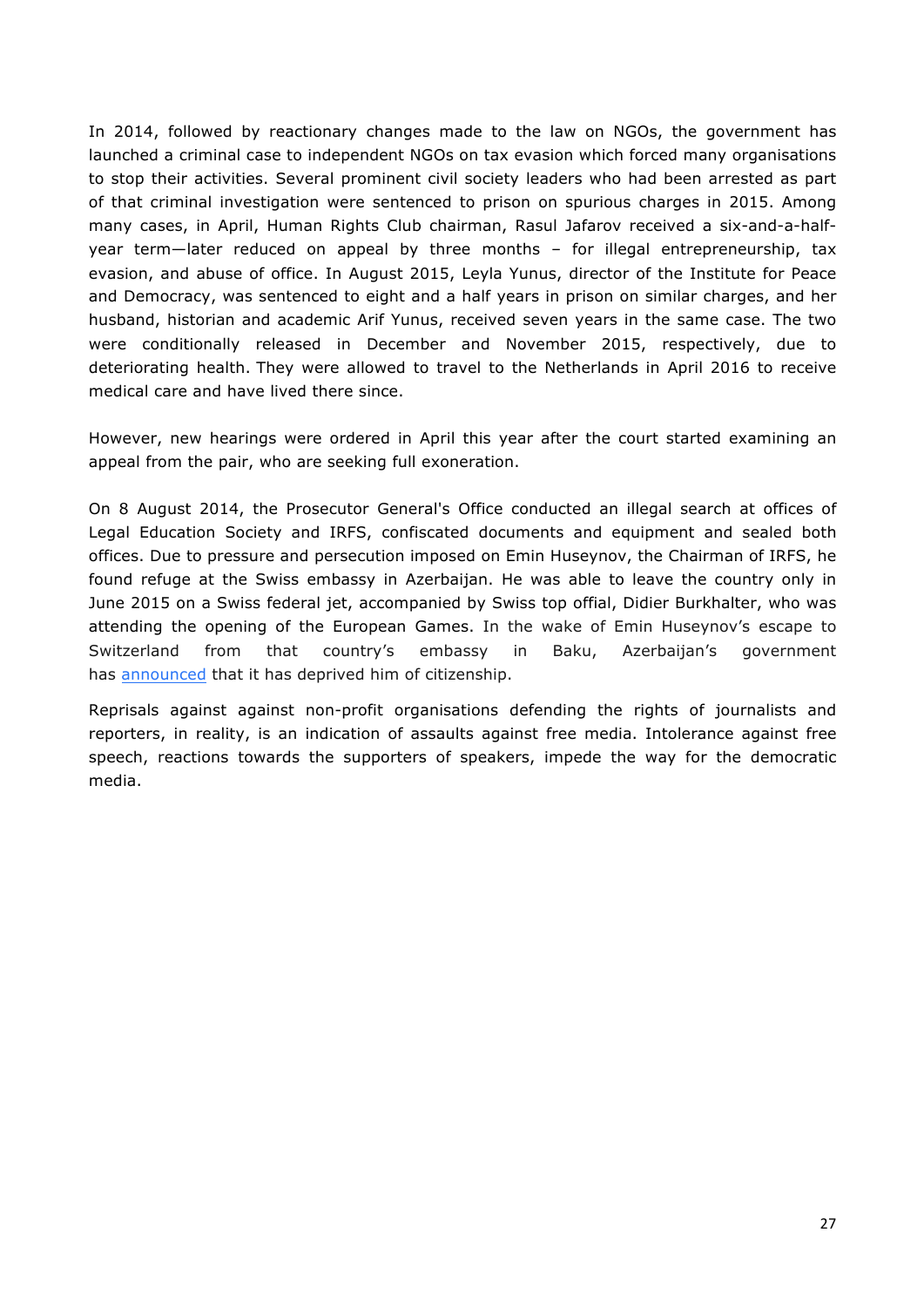# Conclusion and Recommendations

As this report shows, freedom of expression is under serious threat in Azerbaijan, as are the other fundamental freedoms of assembly and association. The authorities must stop curtailing these rights and take immediate action to address this situation in accordance with the country's international human rights obligations.

To that end, the authors of this report have developed a set of recommendations outlining steps needed to protect the rights to freedom of expression, assembly and association.

IRFS calls on the Azerbaijani authorities to undertake the following specific steps:

#### **Put a stop to violence and other forms of pressure against journalists:**

- End all forms of impunity for those who attack or kill journalists and ensure that all cases of violence against journalists are resolved and all guilty parties are punished in accordance with the law.
- Detain and prosecute the masterminds who ordered the killings of Elmar Huseynov in March 2005, Rafig Tagi in November 2011, Rasim Aliyev in 2015 as well as those who carried out the attacks.
- Make public all information related Huseynov, Tagi and Aliyev's murders.
- Detain and prosecute those responsible for the blackmail attempt and violation of privacy of outspoken female journalist Khadija Ismayilova in March 2012.
- Detain and prosecute those responsible for the cross-border abduction of investigative journalist Afgan Mukhtarli in May 2017.
- Fully investigate all threats against journalists and establish adequate protection mechanisms.

#### **Cease the use of detention to silence critical voices:**

- Immediately release the currently detained or imprisoned journalists, bloggers and activists behind bars in connection with exercising their right to free expression.
- Drop the charges against journalists and activists who face jail time in connection with exercising their right to free expression.

#### **Improve media legislation and policies:**

- Remove defamation provisions from the Criminal Code.
- Reverse the ban prohibiting foreign broadcasters from accessing national frequencies.
- Reverse the ban against websites of independent media outlets.
- Withdraw the restrictive amendments to freedom of information legislation aimed at limiting the activities of journalists and media outlets.
- Review and amend other media legislation to ensure it complies with international standards for press freedom.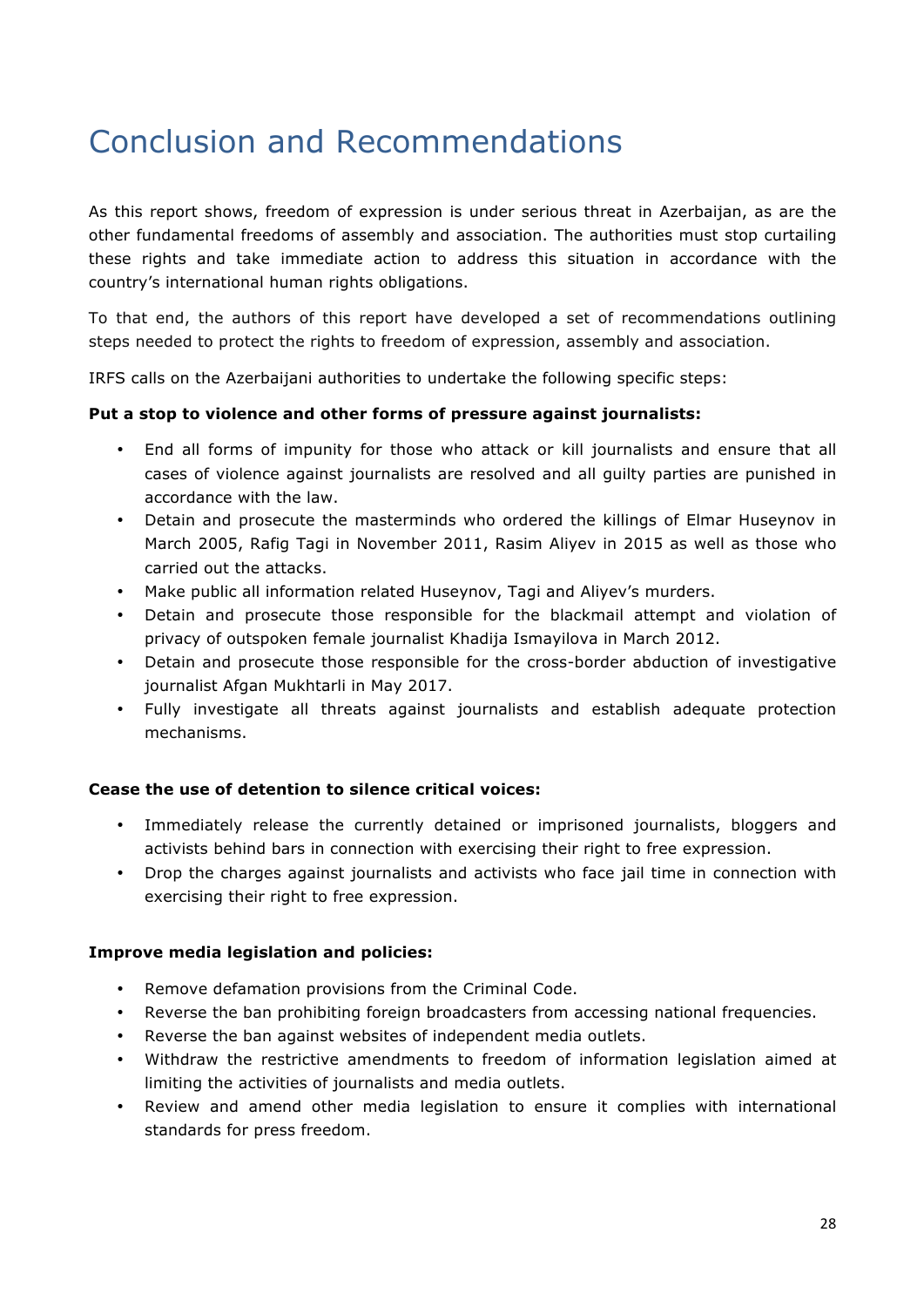- Establish an Independent Press Ombudsman in line with international standards and empower that position with the authority of Press Ombudsman that currently belongs to the Human Rights Ombudswoman.
- Set up an independent broadcasting regulatory body to ensure the fair and transparent distribution of television and radio frequencies through a simplified licensing procedure.
- Ensure that the public service broadcaster, Ictimai, complies with international standards for public service broadcasting and provides balanced and varied programming for all sectors of the population.
- Allow for the creation of an independent, non-statutory press council which remains the sole responsibility of media professionals, or other self-regulatory systems of media accountability.
- Ensure transparency in media ownership structures.
- Establish an independent oversight body to ensure government-funded advertising is distributed to media outlets in a fair and transparent manner.

### **Protect the rights to freedom of assembly and freedom of association:**

- Allow all citizens to gather to exercise their right to freedom of assembly.
- Cease the use of excessive force to disperse protests and investigate and prosecute any violations.
- End harassment against independent NGOs and civil society representatives.
- Revise laws that restrict the ability of NGOs to operate in accordance with international standards.

The authors of this report support overwhelmingly the following recommendations with regard to tackling false news and misinformation, produced during the 2017 OSCE Caucasus Media Freedom conference:

- *1. States may only impose restrictions on the right to freedom of the media in accordance with international law, namely that they be provided for by law, serve legitimate public interest as recognised under international law, be necessary and proportionate to protect such interests. Such restrictions may also be imposed, as long as they are consistent with these requirements, in order to prohibit advocacy of hatred that constitutes incitement to discrimination, hostility or violence.*
- *2. General prohibitions on the dissemination of information that are based on vague and ambiguous ideas, including "false news" or "non-objective information", are incompatible with OSCE commitments and other international standards for restrictions on freedom of the media and should not be utilized.*
- *3. State mandated blocking of entire websites, IP addresses or network protocols is an*  extreme measure which can only be justified where it is provided by law and is *necessary to protect internationally recognized human rights or legitimate public interests. Such measures should be proportionate, and utilized only after less intrusive alternative measures fail to protect public interest and then, must respect due process guarantees.*
- *4. State actors should not make, sponsor, encourage or further disseminate statements*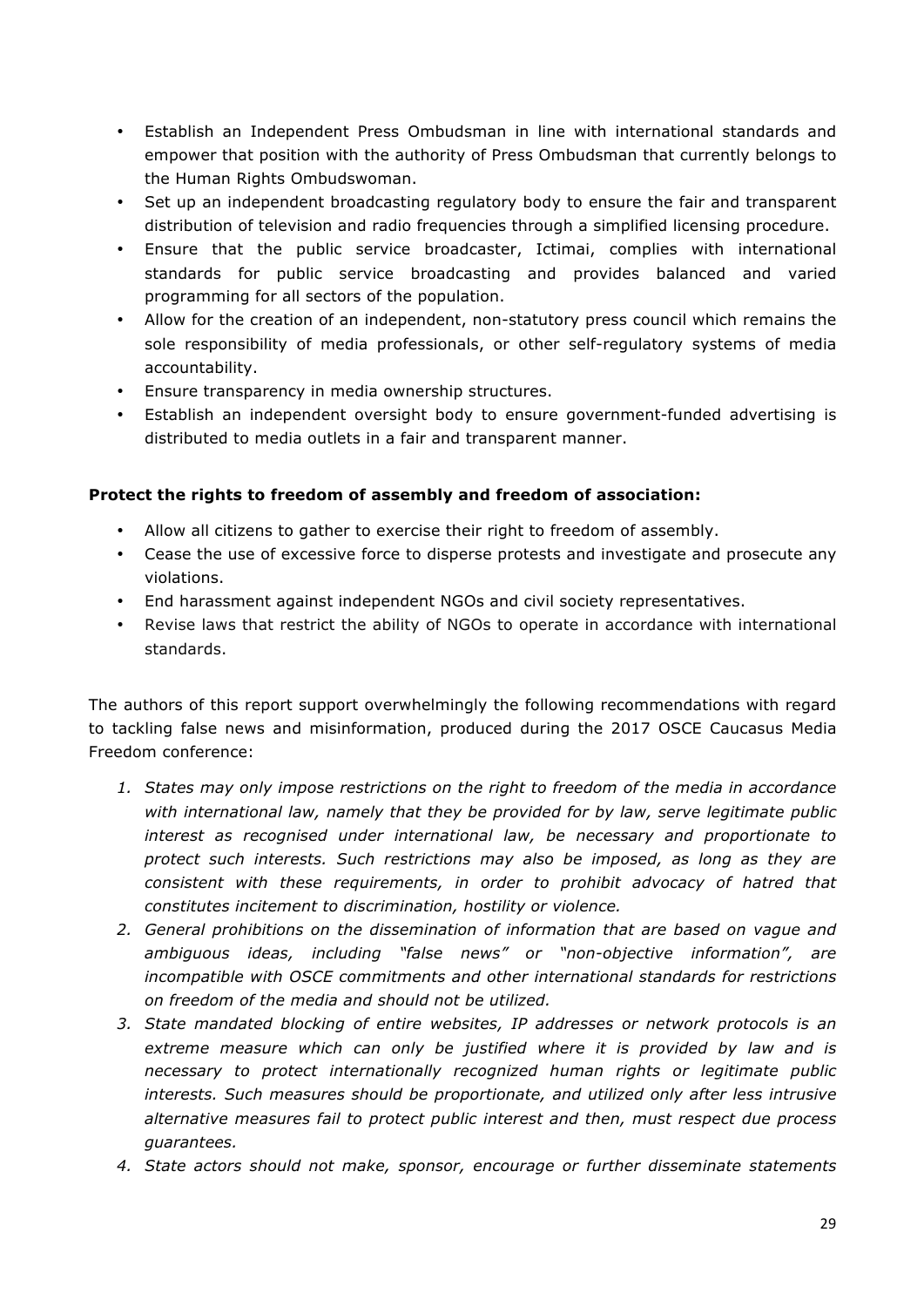*which they know or reasonably should know to be disinformation or propaganda. They should, in accordance with their domestic and international legal obligations and their public duties, take care to ensure that the information they disseminate is reliable and trustworthy.* 

- *5. States should ensure the functioning of strong, independent and adequately resourced public service media, which operate under a clear mandate to serve the overall public interest and to set and maintain high standards of journalism in the South Caucasus.*
- *6. States should put in place other measures to promote media diversity.*
- *7. States should take measures to promote media and digital literacy, including by covering these topics as part of regular school curriculum and by engaging with civil society and other stakeholders to raise awareness on this topic.*
- *8. States should consider other measures to promote equality, non-discrimination, intercultural understanding and other democratic values, including with a view to limit the negative effects of disinformation and propaganda.*
- *9. The media and journalists should, as appropriate, support effective systems of selfregulation whether at the level of specific media sectors (such as press complaints bodies) or at the level of individual media outlets (ombudsmen) which include standards on ensuring accuracy in the news and provide the possibility for corrections and/or replies to address inaccurate statements in the media.*
- *10. Media outlets should consider including critical coverage of disinformation and propaganda as part of their services, in line with their watchdog role in society, particularly during times of conflict, elections and debates on other matters of public interest.*
- *11. The Office of the OSCE Representative on Freedom of the Media should support the development of participatory and transparent initiatives for creating a better understanding of the impact of disinformation and propaganda on democracy, freedom of the media, journalism and civic space, as well as appropriate responses to these phenomena in the South Caucasus17*

We also call for **media organisations** to take full responsibility to care for their workers who are subjected to attack by initiating preventive measures and providing insurance cover and medical treatment.

Finally, the authors of this report call on the **international community** not to turn a blind eye on the situation of fundamental rights and freedoms in Azerbaijan. Specifically, we call on the international community to:

- Demand actions, not just words, from the Azerbaijani government, using all possible bilateral and multilateral opportunities to hold Azerbaijan to account for its freedom of expression and human rights obligations.
- Call upon the Azerbaijani government and law enforcement agencies to end all forms of impunity for violence against journalists and ensure that all cases are adequately investigated and those responsible are brought to justice.
- Call upon the Azerbaijani government to immediately release all journalists, bloggers

 

<sup>&</sup>lt;sup>17</sup> 14th South Caucasus Media Conference "Fake news", disinformation and freedom of the media". 10-11 May 2017, Tbilisi, Georgia